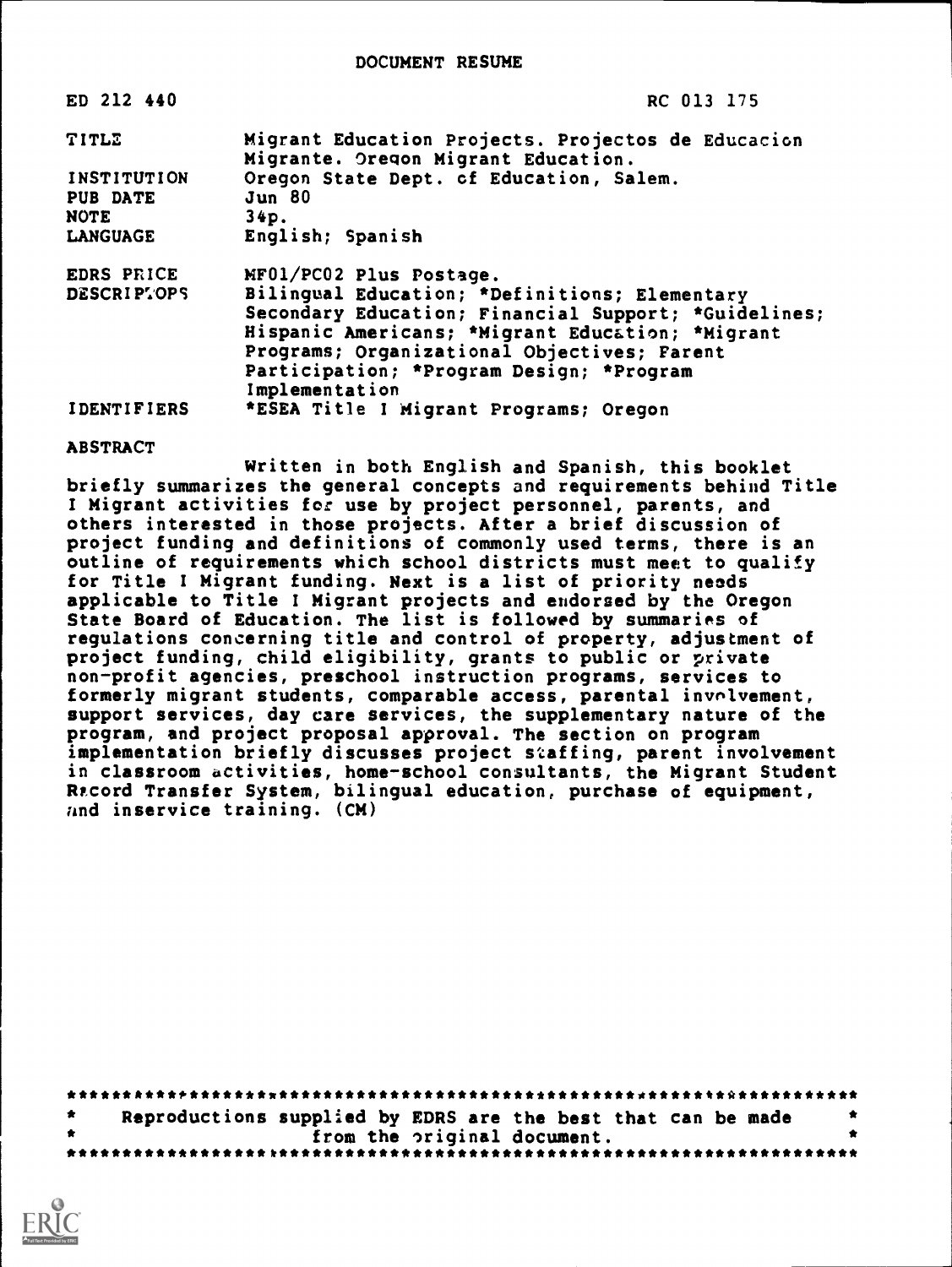11111.11MMillmammmulmommults---.

"PERMISSION TO REPRODUCE THIS  $\overrightarrow{a}$   $\overrightarrow{b}$   $\overrightarrow{c}$   $\overrightarrow{c}$   $\overrightarrow{a}$   $\overrightarrow{b}$   $\overrightarrow{c}$   $\overrightarrow{d}$   $\overrightarrow{c}$   $\overrightarrow{d}$   $\overrightarrow{e}$   $\overrightarrow{a}$   $\overrightarrow{b}$   $\overrightarrow{c}$   $\overrightarrow{d}$   $\overrightarrow{e}$   $\overrightarrow{e}$   $\overrightarrow{f}$   $\overrightarrow{e}$   $\overrightarrow{f}$   $\overrightarrow{e}$   $\$ 

 $PROJECTS$ <br>  $\frac{2}{5}$   $\frac{2}{5}$   $\frac{3}{5}$   $\frac{3}{5}$   $\frac{3}{5}$   $\frac{3}{5}$   $\frac{3}{5}$   $\frac{3}{5}$   $\frac{3}{5}$   $\frac{3}{5}$   $\frac{3}{5}$   $\frac{3}{5}$   $\frac{3}{5}$   $\frac{3}{5}$   $\frac{3}{5}$   $\frac{3}{5}$   $\frac{3}{5}$   $\frac{3}{5}$   $\frac{3}{5}$   $\frac{3}{5}$   $\frac{3}{5}$   $\$ CATO<br>DGATA<br>DGATA gapang termasukan<br>sepanjang termasukan  $\frac{1}{2}$   $\frac{1}{2}$   $\frac{1}{2}$   $\frac{1}{2}$   $\frac{1}{2}$   $\frac{1}{2}$   $\frac{1}{2}$   $\frac{1}{2}$   $\frac{1}{2}$   $\frac{1}{2}$   $\frac{1}{2}$   $\frac{1}{2}$   $\frac{1}{2}$   $\frac{1}{2}$   $\frac{1}{2}$   $\frac{1}{2}$   $\frac{1}{2}$   $\frac{1}{2}$   $\frac{1}{2}$   $\frac{1}{2}$   $\frac{1}{2}$   $\frac{1}{2}$  ERMISSION TO REPRODUCE THIS<br>
TERMISSION TO REPRODUCE THIS<br>
TERMISSION TO REPRODUCE THIS<br>
TERMISSION TO REPRODUCE THIS<br>
TERMISSION TO REPRODUCE THIS<br>
THE EDUCATIONAL RESOURCES<br>
THE EDUCATIONAL RESOURCES<br>
THE EDUCATIONAL RES THE EDUCATIONAL RESOURCES<br>
CONDATION CENTER (ERIC)."<br>
CONDATION CENTER (ERIC)."

EDUCATION

MIGRANT

OREGON MIGRANT EDUCATION

ED212440

013175

ç.,  $\ddot{\phantom{a}}$ 

ł,

EDUCACION

**MIGRANTE** 

PROYECTOS de

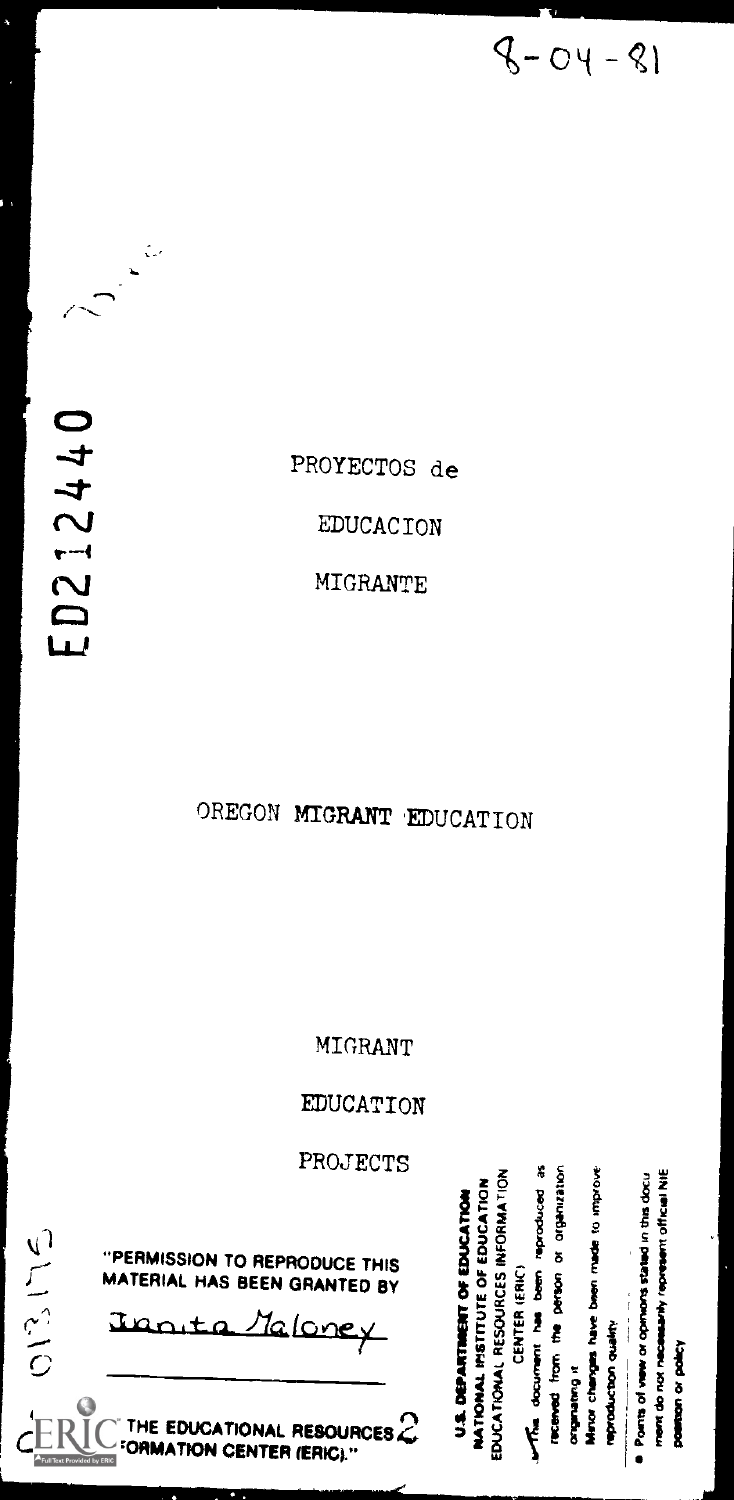# STATEMENT OF ASSURANCE

Oregon Department of Education

It is the policy of the Oregon Department of Education that no person be subjected to discrimination on the basis of race, national origin, religion, sex, age, handicap, or marital status in any program, service, or activity for which the Oregon Department of Education is responsible. The Department will comply with the requirements of state and federal law concerning nondiscrimination and will strive by its actions to enhance the dignity and worth of all persons.

947341780500

₹

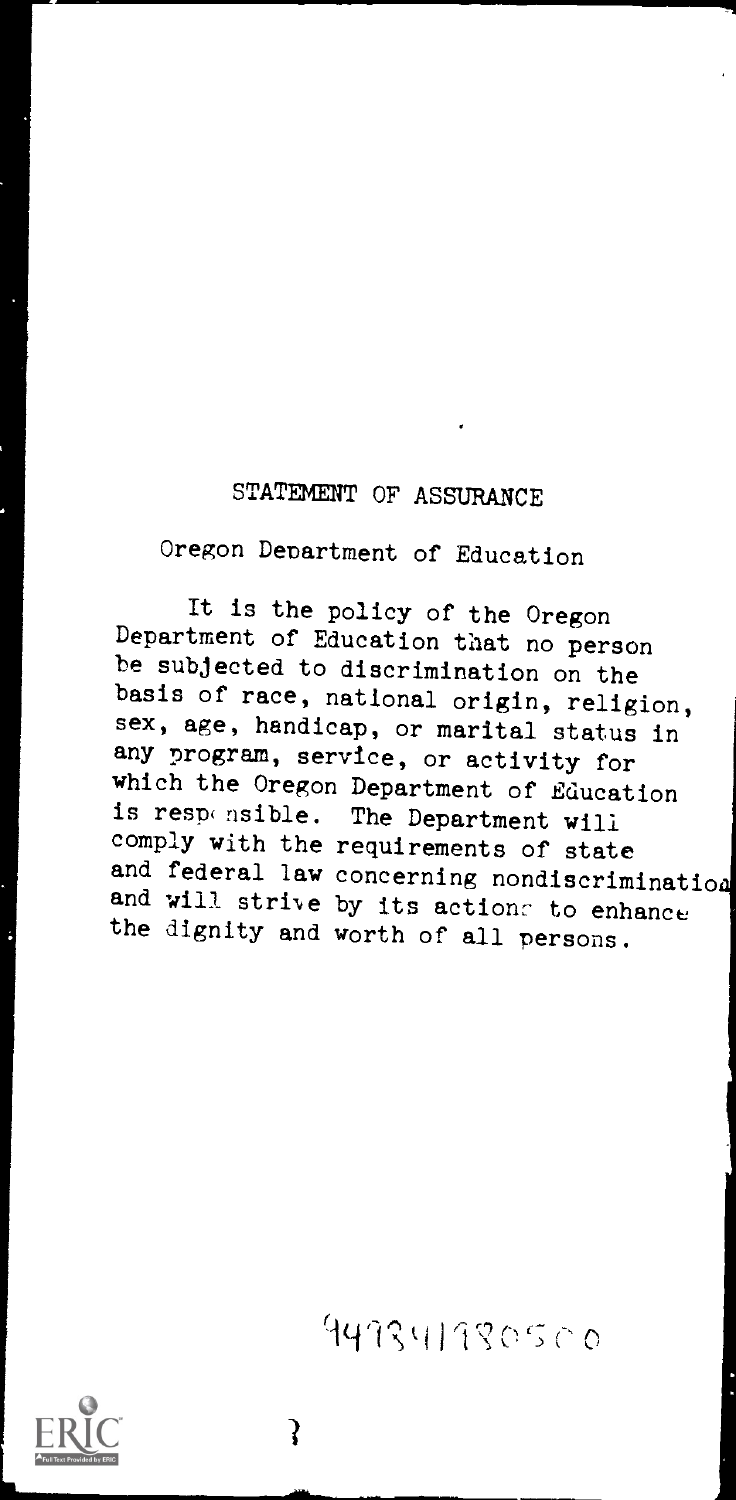# MIGRANT EDUCATION PROJECTS

June 1980



Verne A. Duncan State Superintendent of Public Instruction

Oregon Department of Education 700 Pringle Parkway SE Salem 97310

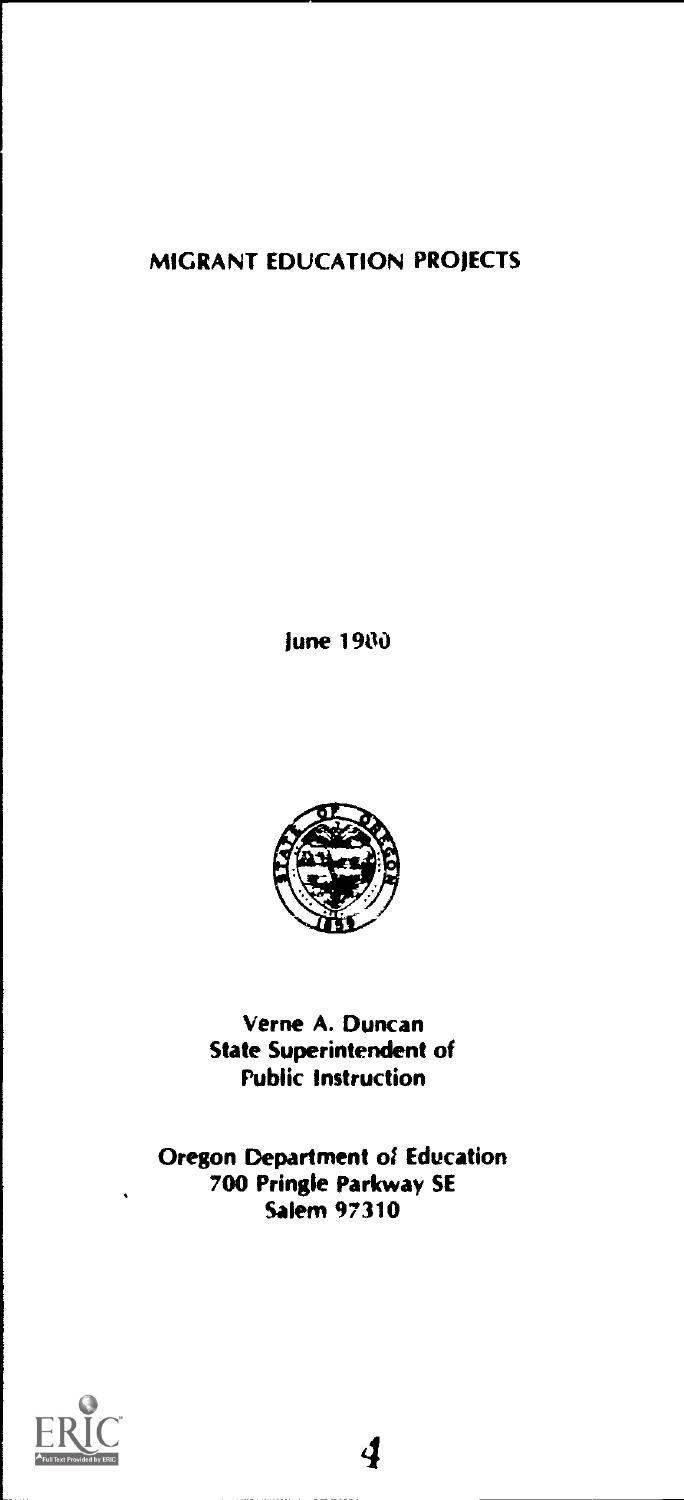#### FOREWORD

Migrant education projects are designed for students who move from one school district to another during the course of the school year due to the migratory nature of their parents' or guardians' employment. In many cases, sporadic attendance and the lack of continuity in educational experiences has made it difficult, if not impossible, for these students to benefit from regular school programs

Migrant education projects provide educational and support services according to students' specific needs: educational, cultural, social, health and nutrition. The objective is to identify individual student strengths and weaknesses, and to prepare programs accordingly.

This booklet summarizes general concepts and requirements behind Title <sup>I</sup> Migrant activities; it is intended for project personnel, parents, and others interested in these projects.

For further information, contact the Migrant Education Service Center (Administration Building - Second Floor, 700 Church Street SE, Salem 97310, 378-6853) or Jose Garcia, coordinator for migrant education at the Department of Education, 378-3864. Furthermore, you may refer to the April 3, 1980 Federal Register Part IV, copies of which have been forwarded to project directors.

Verne A. Duncan State Superintendent of Public Instruction

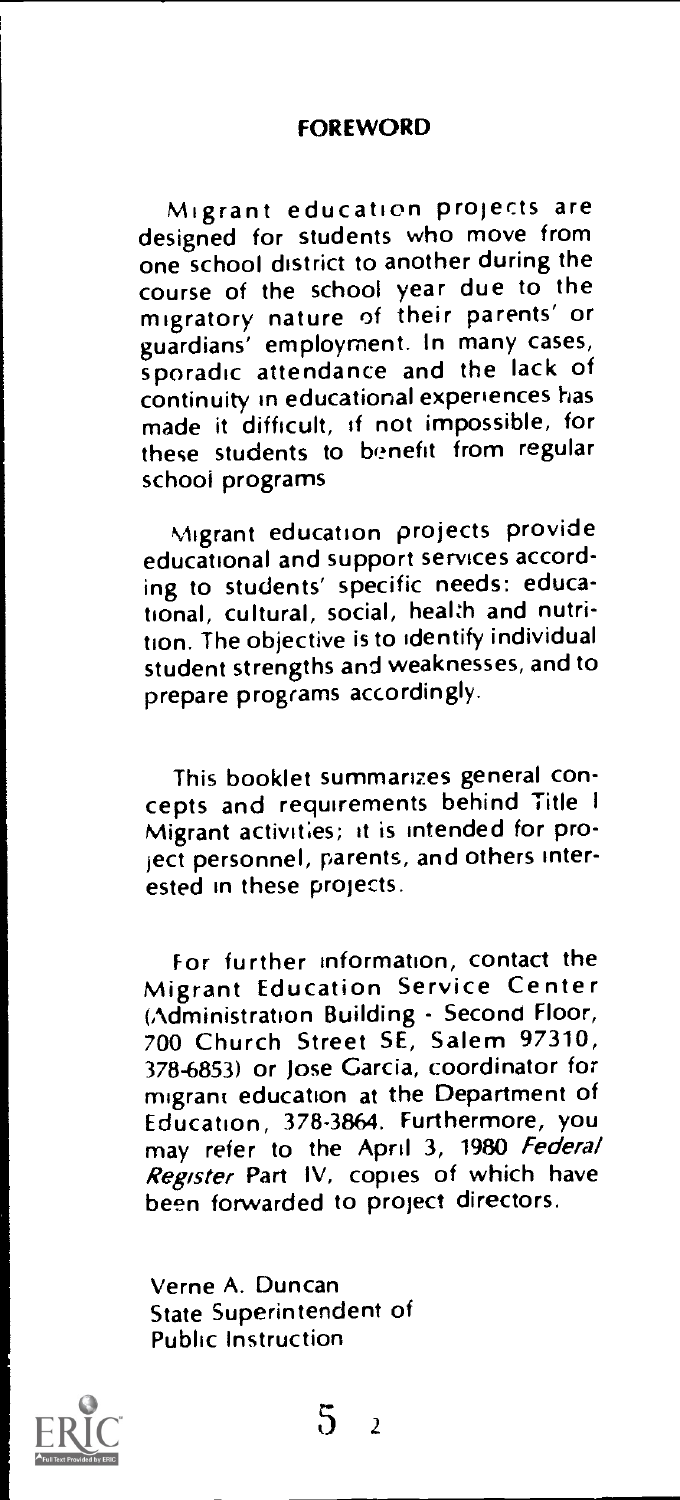#### PROLOGO

Los proyectos de "Education Migrante" son disenados para estudiantes que por causa del empleo migratorio, tienen que moverse de escuela a escuela en el curso del ario escolar. En varios casos a estos estudiantes, por causa de su asistencia irregular y discontinuación de experiencias educacionales, se le ha hecho difícil, si no, imposible, funcionar en programas regulares en las escuelas.

Los proxectos de la educación migrante proveen servicios educacionales y auxiltares de acuerdo con las necestdades especiificas del estudiante: educacionales, culturales, sociales, de salud y nutrición. El objeto es de identificar las fuerzas y debilidades individuales del petudiante y diseñar programas aproprádos.

Este folleto compendie conceptos generales y requisitos de las actividades migrantes Título I; es intentado nara el personal de los proyectos, los pidres y otros interesados en estos proyec .

Para más información comuniquese con El Centro De Servicios De Educación Migrante (Edificio de Administración -<br>Segundo Piso, 700 Church Street SE, Salem 97310, 378-5853) o con el Sr Jose García, coordinador de la educación migrante en el Departamento De Educación, 378-3864. También puede usted consultar el Registro Federal Parte IV de Abril 3 de 1980, cuales copias han sido enviadas a los directores de los proyectos.

Verne A. Duncan Ministro De Educación Pública



6

Ć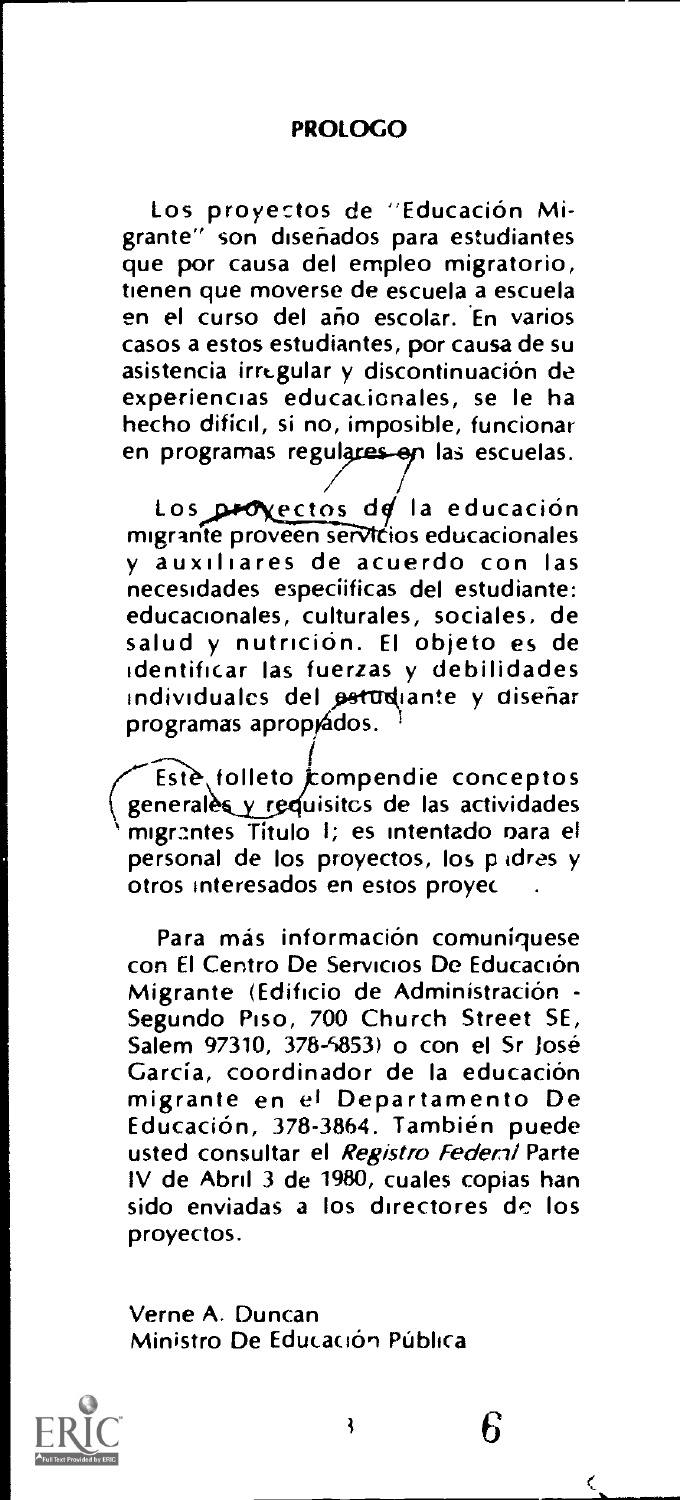### Migrant Education Programs

### **AUTHORITY**

### Program Funding

Funding of Title I, Migrant Amendment State Programs, is authorized by Public Law 89-10, as amended by Public Law 89- 750 and subsequent amendments. Under this authority, Congress allocates funds each year for implementation of migrant education programs. School districts participating in the program receive advance funding. Oregon has been allocated approximately \$4,439,341 for fiscal year 1980. During FY 1979, approximately  $7,770$  migrant students were served statewide.

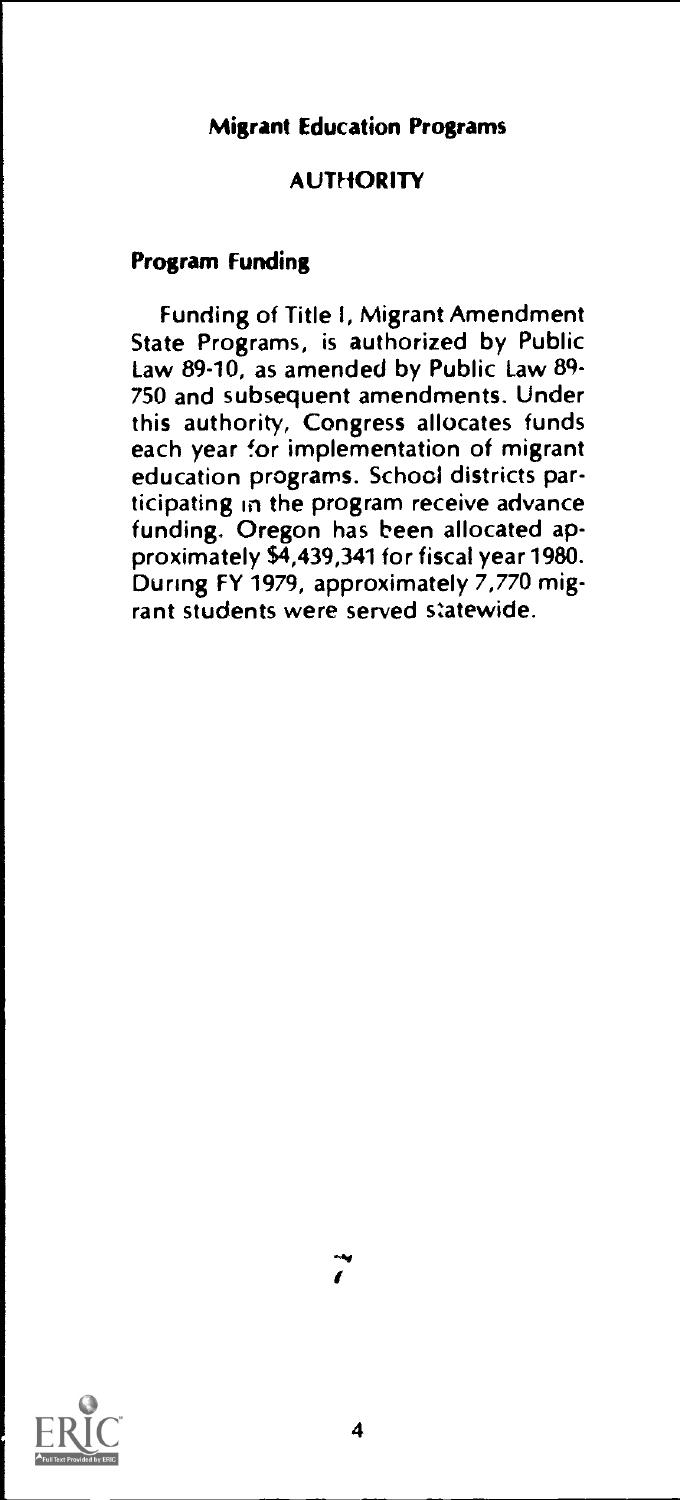### Programas De Educacion Migrante

### **AUTORIDAD**

### Fondos

Los fondos de los programas de la Education Migrante Titulo <sup>I</sup> son autorizados por la Ley Pública 89-10 y la enmendación de la Ley Pública 89-756 así como las enmiendas subsecuentes. Bajo esta Ley, El Congreso distribuye los dineros cada año para la implementación de los programas de la educación migrante. Los distritos que participan en el programa reciben fondcs de antemano. Aproximadamente \$4,439,341 dolares ban sido autorizados al estado de Oregon para el año fiscal de 1980. Durante el año fiscal de 1979, se sirvieron aproximadamente 7,770 estudiantes migrantes a traves del estado.

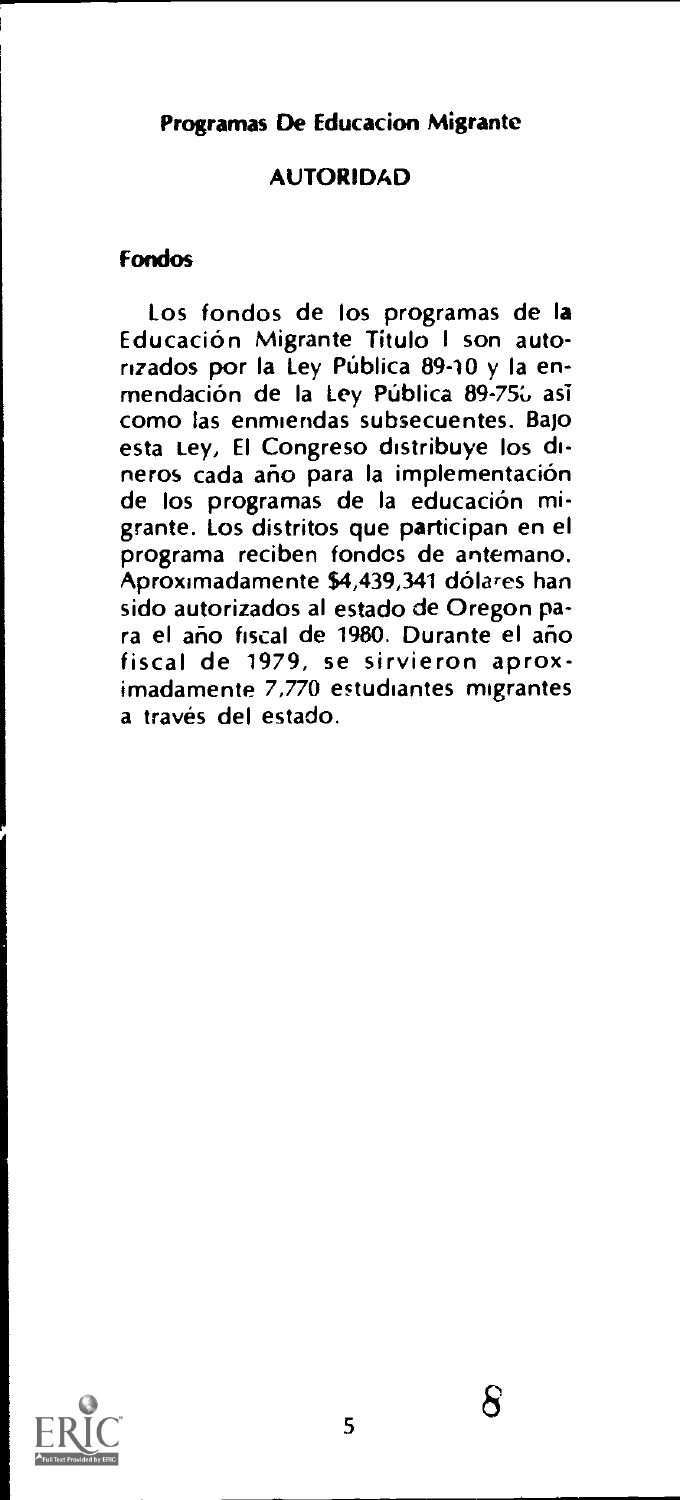# DEFINITIONS

- 1. "Agricultural Activity" any activity directly related to the production or processing of crops, livestock, poultry or dairy products; the cultivation or harvesting of trees; or activities related to fish farms.
- 2. "Currently Migrant Child" a child whose parent or guardian, or any other member of the immediate<br>family, is a migratory agricultural worker or fisher, and who has moved within the past twelve months for the pur pose of obtaining temporary or seasonal employment.
- 3. "Day Care Services" the custodial care of infants and children too young to benefit from formal education programs.
- 4. "Fishing Industry" any activity related to the catching or processing of any fish or shell fish for commercial purposes.
- 5. "Formerly Migrant Child" any child who, within the past five years, has been eligible as a migrant child and has the concurrence of the parent or guardian to be classified as such and allowed to participate in Title I-M programs.
- 6 "Guardian" a person who has been legally appointed as such or, if not legally appointed, is recognized as serving in place of the child's parent.
- 7. "Migrant Agricultural Worker" a person who has moved from one school district to another within the past twelve reonths for the purpose of obtaining temporary or seasonal employment in agricultural activites.

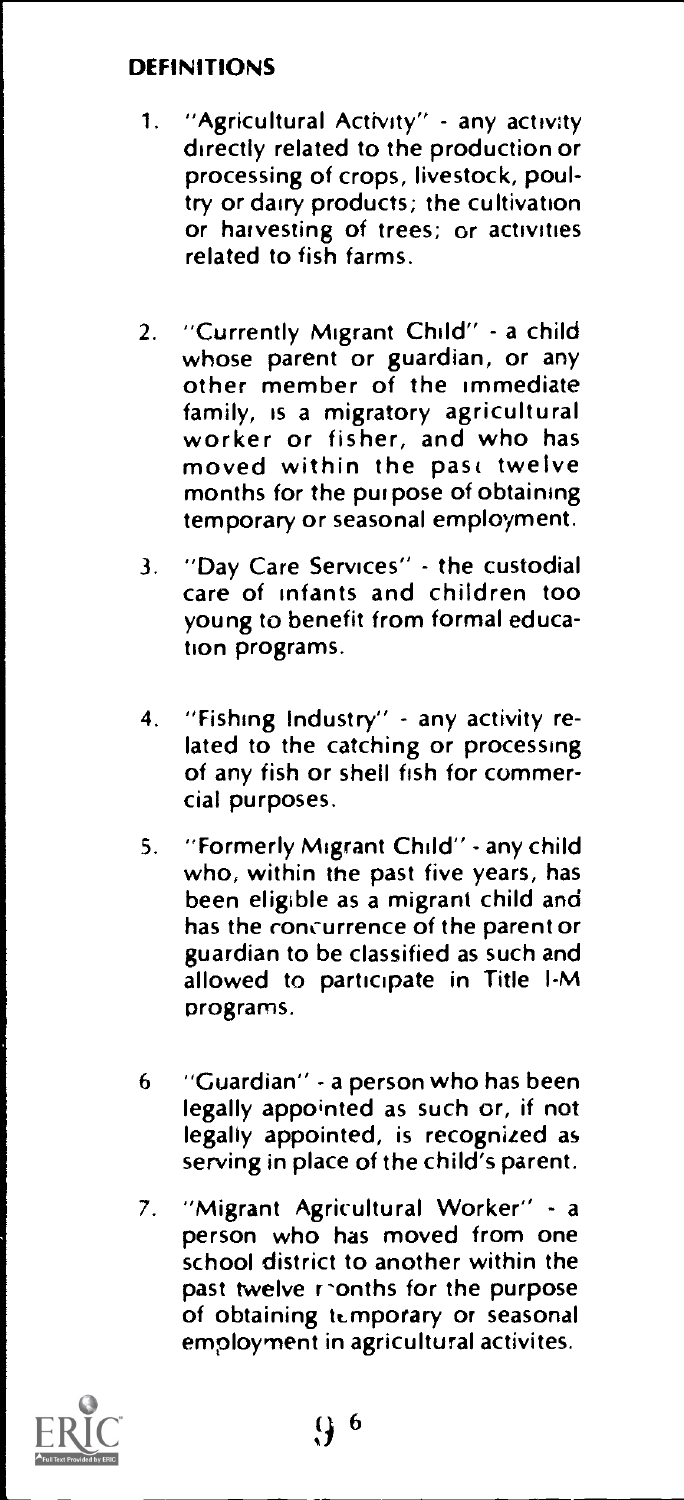### DEFINICIONES

- 1. "Actividad Agricola" Cualquier actividad directamente relacionada a la produccidn o el proceso de cosechas, ganaderia productos de iecherías así como la cultivación y la cosecha de árboles o actividades relacionadas a granjas de pescaderia.
- 2. "Niño Migrante Activo" Un niño cuyo padre o guardian o cualquier otro miembro inmediato de la familia es un trabajador migratono agricola o pescador y quien se ha movido dentro de los ultimos doce meses con el propósito de obtener empleo temporal.
- 3. "Servicios De Cuidado" El cuidado custodial de infantes y niños demasiado jovenes para beneficiarse de los programas regulares de educación.
- 4 "Industria De Pescadería" Cualquier actividad relacionada a la pesca o el proceso de cualquier pez por razones comerciales.
- 5. "Nino Ex-Migratono" Un nirio quien dentro, de los cinco años pasados, ha sido eleg:ble como un n.ño migrante y tiene el concentimiento del padre o el guardian de ser clasificado asi y autorizado para participar en los programes Titulo I-M.
- 6. "Guardian" Una persona quien ha sido legalmente apuntada o reconocida para tomar el lugar del padre del niño.
- 7. "Trabajador Migrante Agricola" Una persona quien se ha movido de un distrito escolar a otro entre los ultimos doce meses con el proposito de obtener empleo temporal en actividades agricolas.

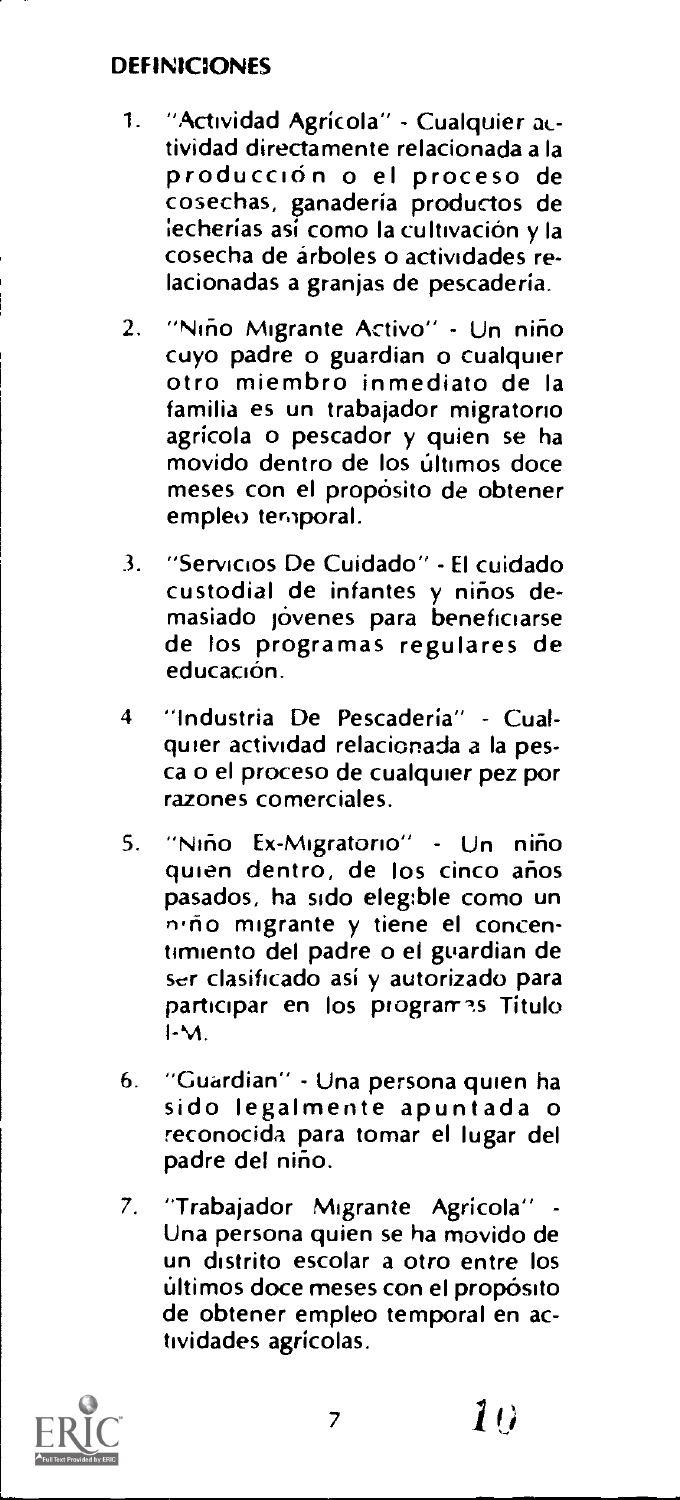- 8. "Migrant Fisher" a person who has moved frdm one school district to another within the past twelve months for the purpose of obtaining , temporary or seasonal employment in a qualified fishing activity.
- 9 "Operating Agency (Funded Project)" - a local education agency (LEA) or private nonprofit agency to which the Oregon Department of Education authorizes a subgrant of Title I-M funds in order to carry out an approved Title I-M project.
- 10. "Project" one or a set of activities consisting of instructional and/or support services provided by the Oregon Department of Education directly, or by a local education<br>agency or other nonprofit agency approved and funded by the Department. The activities of any Title I-M funded project must meet the objectives of the state program approved by the USOE.
- <sup>11</sup> "Preschool Age" a student who is too young to participate in the regular school program, but who is sufficiently mature to participate successfully in a structured readiness or instructional program.
- 12. "State Program" the overall plan and materials included in the USOE-approved state education agency's application for a grant to meet the special educational needs of migrant children.

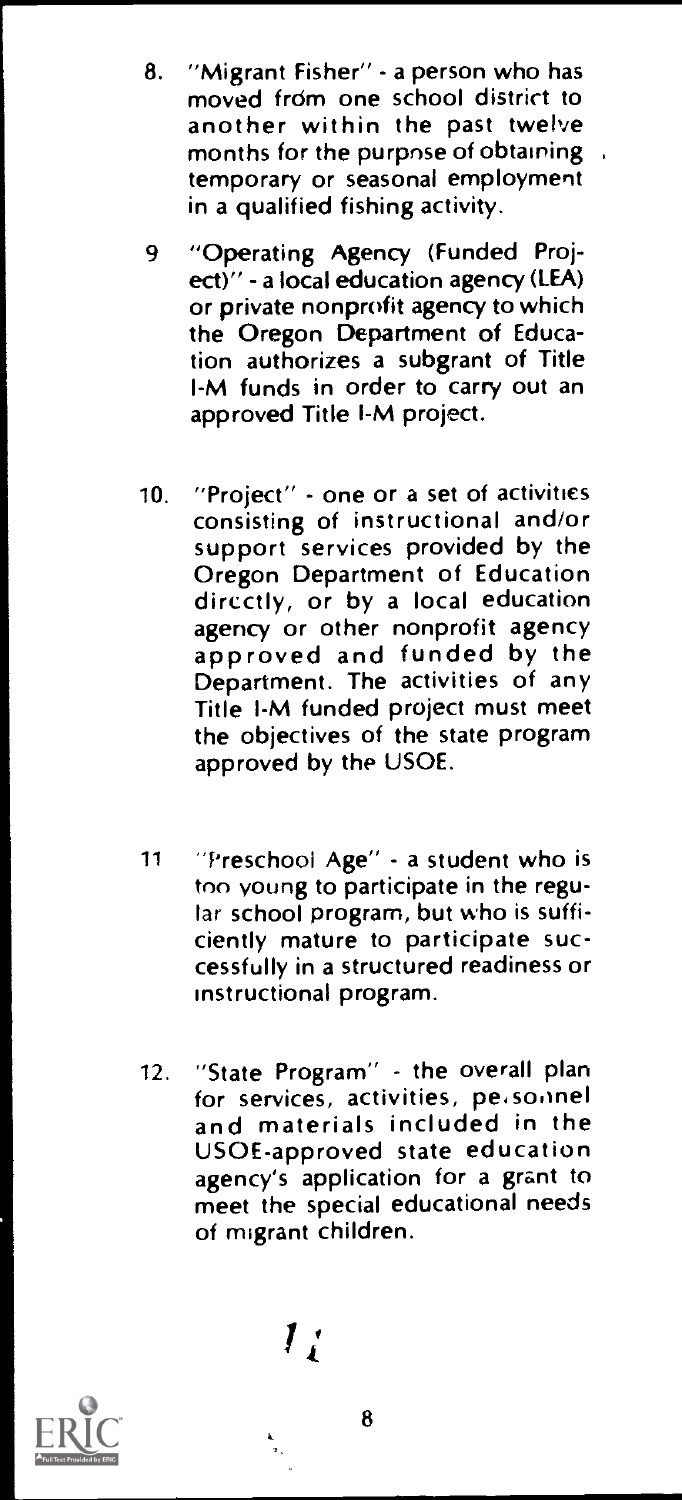- 8. "Pesrador Migrante" Una persona quien se ha movido de un distrito escolar a otro entre los últimos doce meses con el propósito de obtener empleo temporal en actividades de la pesca.
- 9. "Agencia Operante (Proyecto Financiado)" Una agencia educacional local o una agencia privada no negociante a !a cual el Departamento de Educación de Oregon autoriza un subcontrato de dineros Titulo I-M para ejecutar un proyecto aprobado Titulo I-M.
- 10. "Proyecto" Una o un grupo de actividades consistiendo de servicios instructivos o auxiliares proveídos directamente por el Departamento de Educación de Oregon o por una<br>agencia educacional local o una agencia privada no negociante autorizada por el Departamento. Las actividades de cualquier proyecto Titulo I-M autorizado deben cumplir !os objetivos del programa estatal aprobado por la Oficina de Educación Federal
- 11. "Edad Preescolar" Un estudiante participar en los programas de escuela regular, pero quien tiene suficiente maduréz para participar con aprovechamiento en programas instructuiados preparativos.
- IZ "Programa Estatal" El plan total para los servicios, las actividades, el personal, y los matenales incluidos en la aplicación para los díneros de<br>la agencia estatal de educacion aprobada por la Oficina de Fducacion Federal para servir las necesidades especiales del niño migrante.

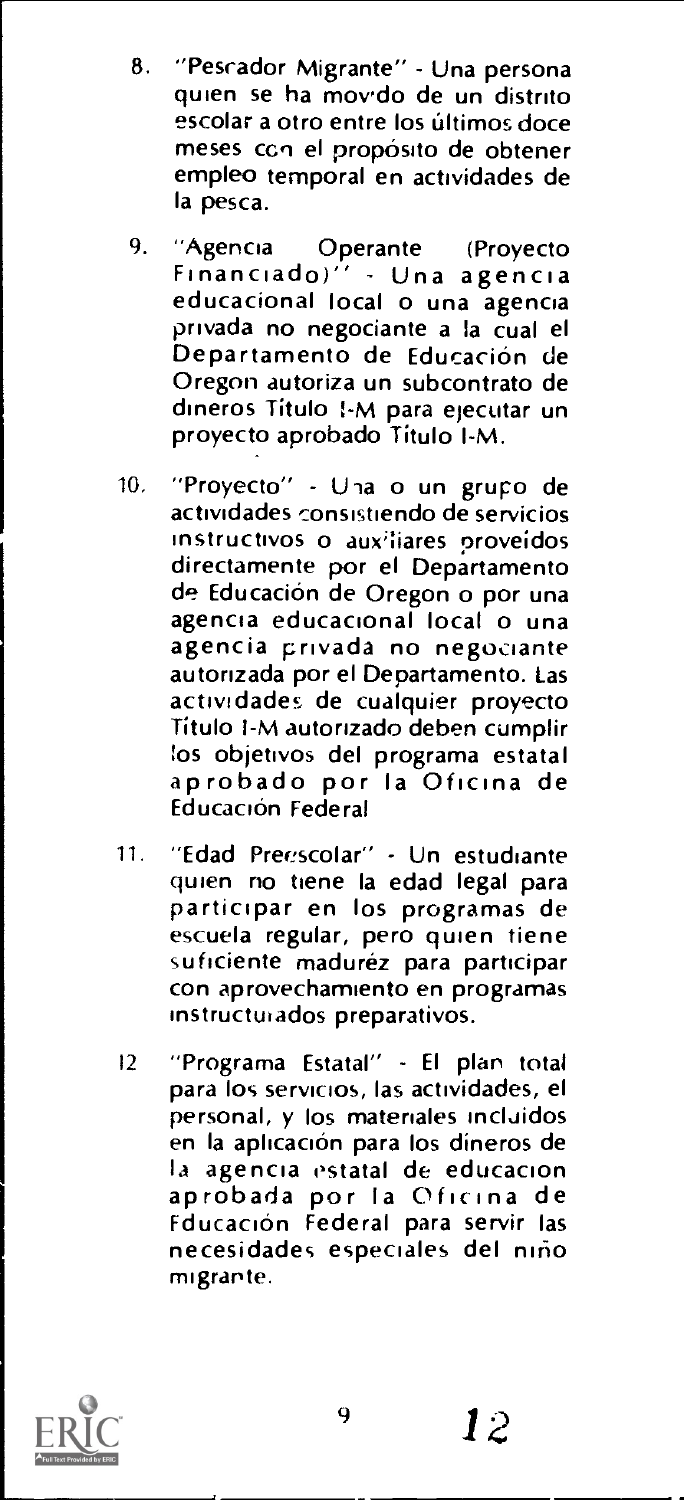# PLANNING PROJECT

Tr quality for Title 1-M funding, a school district must

- 1. Identify migrant students and obtain cert;ficates of eligibility in sufficient number to warrant a project
- 2. Participate in the State Migrant Student Record Transfer System, complete and transmit records on all eligible students identified.
- **Organize an advisory committe**2,<br>with a minimuin of 51 percent repre sentation by parents of eligible students.
- 4 Identify the needs of potential participants by means of a survey conducted by district staff members in cooperation with the advisory committee and other members and agencies in the project area.
- <sup>S</sup> Establish goals and objectives for the project, plan activities concomitant with the goals and objectives of the state program, all to be done by district staff members and their advisory committee
- 6. Obtain project proposal application torms from the migrant education coordinator at the Oregon Department of Eaucation; complete the forms; obtain approval from the district school board and the advisory committee and submit the application to the Department

### Planning Project Priorities

In planning projects and preparing proposals. the priorities of the State Board of

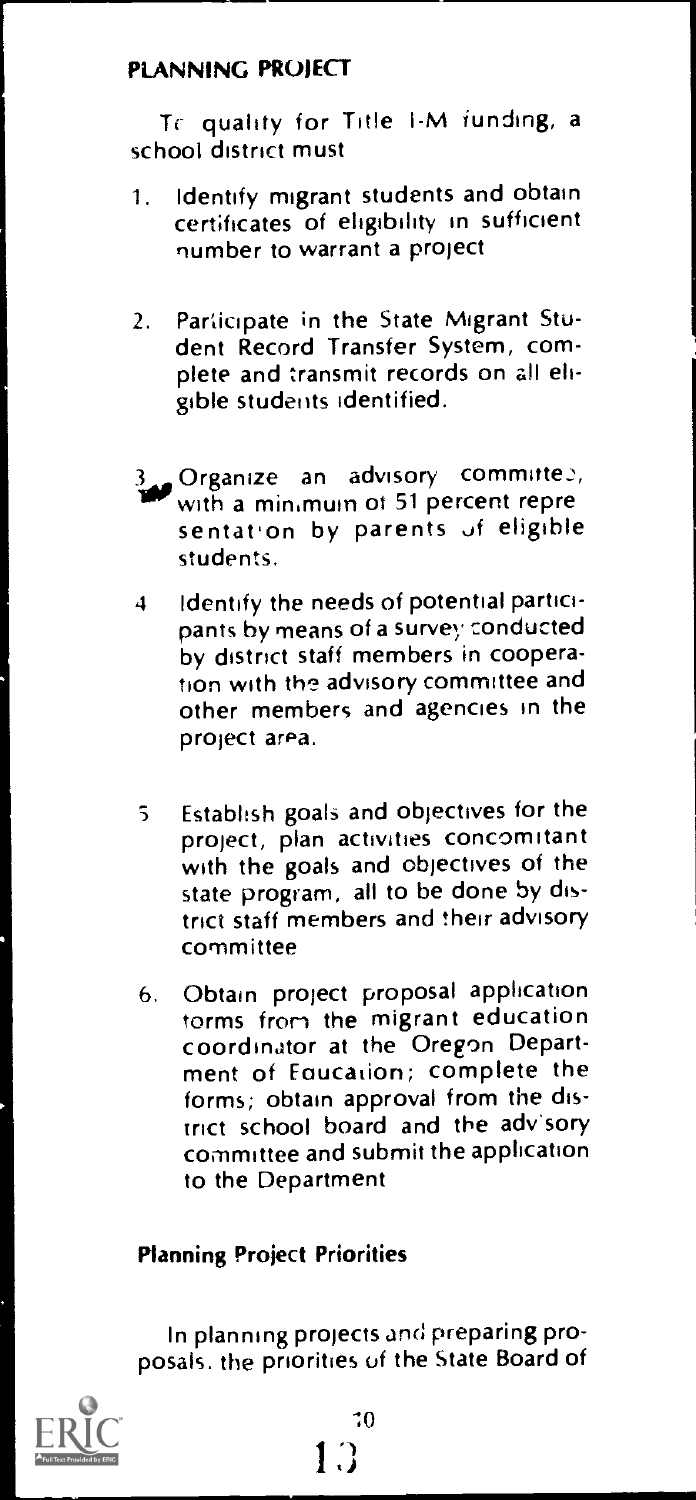# PLANEANDO EL PROYECTO

Para calificar por dineros Titulo I-M, un distrito escolar debe:

- 1 Identificar estudiantes migranius v conseguir certificados de elegibilidad en un numero sufic, ate para justificar un proyecto.
- <sup>2</sup> Participar en el Sisterna de Transferencia de Archivos de Los Estudiantes Migrantes; Ilenar y transmitir todo archivo del estudiante que ha sido identificado elegible.
- 3. Organizar un comité consejero cua! represente un minimo de 51% porciento de padres de estudiantes
- 4. Identificar las necesidades de participantes concebibles por medio de una investigation conoucida por empleados del distrito en cooperación con el comite consejero y otros miembros y agencias en el área del proyecto
- $\tilde{5}$ Establecer metas y objetivos para el Proyecto, planear actividades pertinentes con las metas y los objetivos del programa estatal; todo esto Ilevandose a cano por los empleados del distrito y su comité consejero.
- 6, Obtener formas de aplicacion para el presupuesto del proye-zto de Ia **Cricina de Educación Migrante** Estatal; llenar las formas y obtener la ap:obacion de Ia mesa del distrito escolar y del comité conserero y someter las formas a Ia oficina statal.

# Planeando Prioridades Del Proyecto

Al planear los proyectos v '' preparar los presupuestos, las prionuades de la

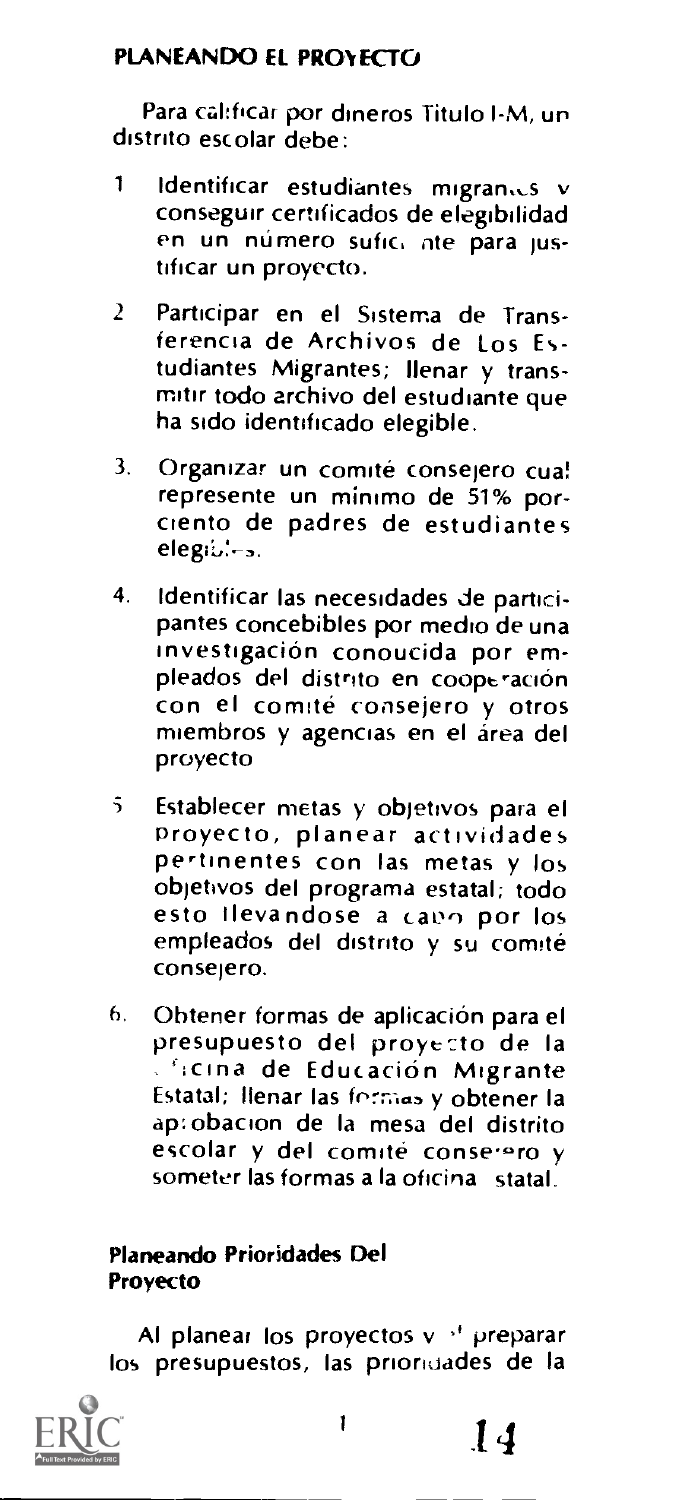Edu, ation and the State Advisory Committee on Migrant Education should be given first consideration

The following statements relate to the priority needs endorsed by the State Board of Education. They are especially applicable to Title I-M projects.

- 1 Improve early childhood education by placing high priority on the development of basic learning skills, as well as attending to emotional, cultural and learning needs through diagnostic and prescriptive approaches.
- 2 Increase program capabilities for developing students' reading skills through the improvement of<br>teachers' instructional skills, through diagnostic and prescriptive approaches and other proven teaching techniques, and by providing every student instruction in the language that is comprehensible to that child.
- <sup>3</sup> Broaden opportunities for students by further development of project components in the areas of career education and bilingual education.
- 4 Improve health education and health services for students
- <sup>5</sup> Improve community communications, including the employment of home-school consultants to serve in a liaison capacity between the school, and students and parents

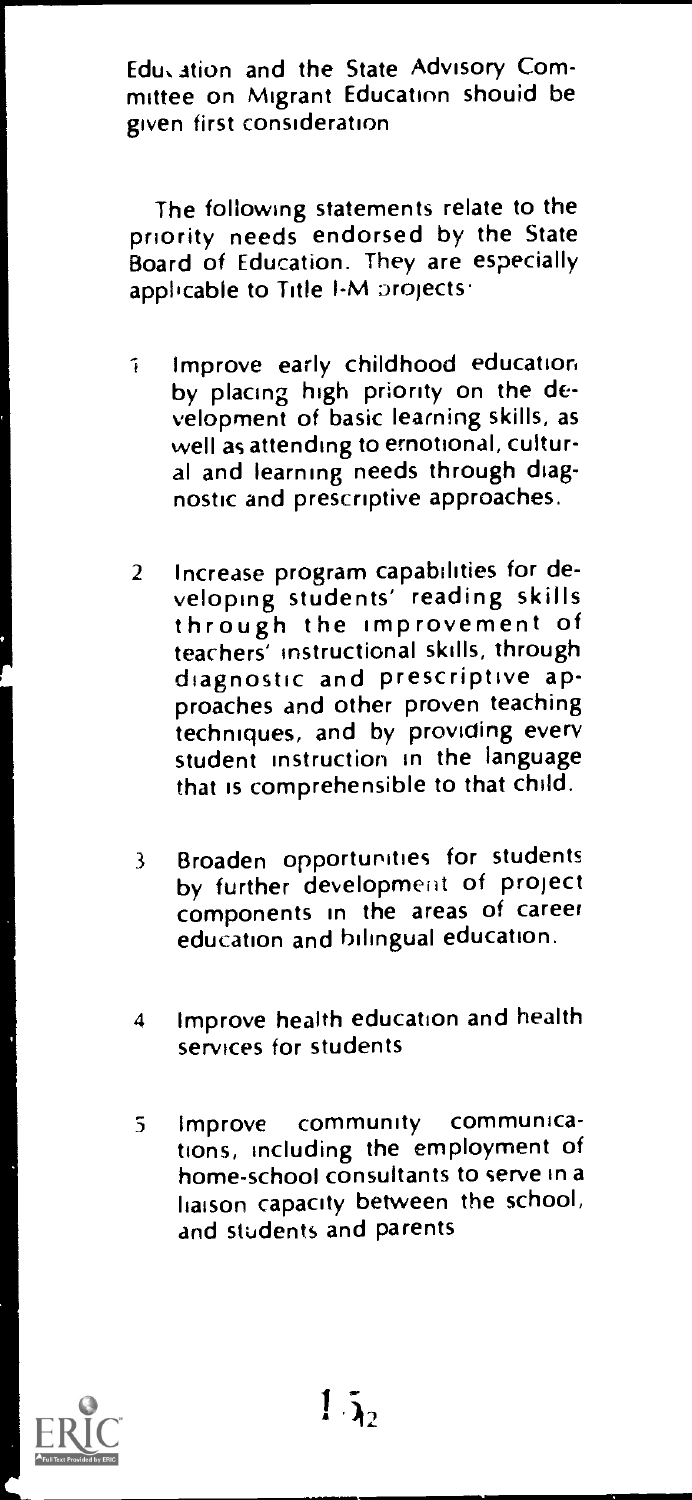Mesa Ejecutiva de Educacion Estatal y del<br>Comite Conseiero Estatal en La Educacion Migrante deben considerarse primeramente.

Las siguientes manifestaciones refieren a las priondades de !as necesidades que han sido aprobadas por La Mesa Ejecutiva de Educacion Estatal. Son aplicables especialmente a los proyectos Titulo l-M.

- 1. Mejorar la educación temprana poniendole enfasis al desarrollo de las habilidades basicas de aprendizaje, asi como atender a las necesidades emocionales, culturales, y de aprendizaje por medio de instrumentos diagnósticos y prescriptivos.
- 2 Aumentar la capacidad del programa para desarrollar las habilidades del estudiante en la lectura a través del mejoramiento de Ia competencia de las maestras en la instrucción por medio de instrumentos diagnósticos y prescriptivos y otras técnicas de enseriar aprobadas, y proveendo instrucción al estudiante en el idioma que es comprensible a ese niño.
- 3. Amphar las oportunidades para los estuchantes desarrollando mas los componente; de los proyectcs en las areas de la carrera de educación y en la educación bilingue
- 4 Mejorar la educación de salud y los servicios de salud para los estudiantes
- <sup>5</sup> Mejorar la comunicacion de Ia comunidad, inclusive el empleo de onsejeros de escuela y hogar para tuncionar como una fuente de Intercomunicación entre las escuelas, los estudiantes, y los padres.

ŧ.

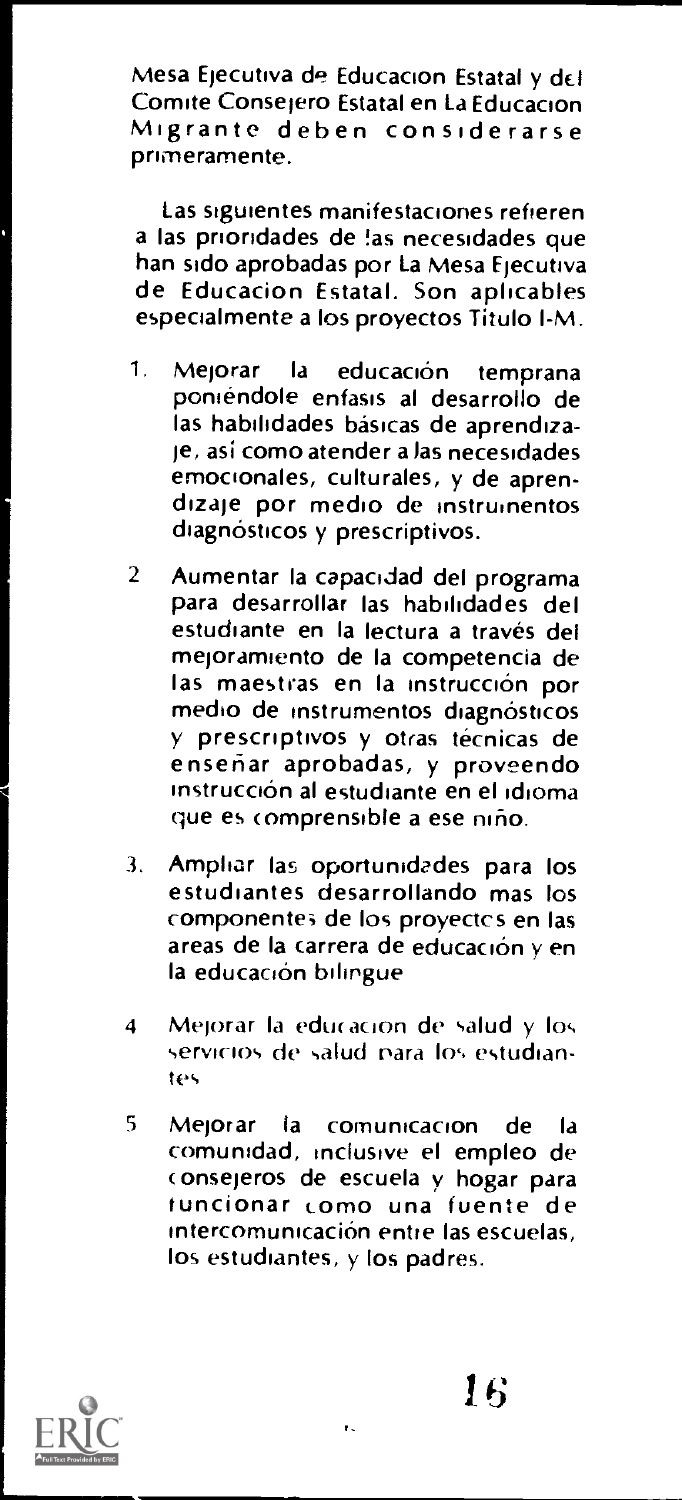# Title and Control of Property

The Oregon Department of Education shall maintain title to and control over all property acquired with Title l-M funds, and shall retain the right to use, move or otherwise dispose of this property in a manner designed to carry out the state program most effectively.

# Adjustment of Project Funding

The Oregon Department of Education retains the right to increase, decrease or discontinue the funding of any project. Such determinations shall be based on information obtained from audits and monitoring reports, as well as periodic reports of the operating agency's actual xpenditures.

# Child Eligibility

A child shall be considered eligible for project services only if the child is classified as either currently or formerly a migrant child (see page 6), and there is a written record on file of the criteria by which the child's eligibility was established. it should be noted that, although a written record of the basis for determining eligibility is required, documented proof is not.

# Grants to Public or Private Non-Profit Agencies

The Oregon Department of Education may grant Title l-M project funds to public or private nonprofit agencies if the Department determines that there is no local education agency in the area willing or capable of administering an effective project that substantially would improve educational services to area migrant children.

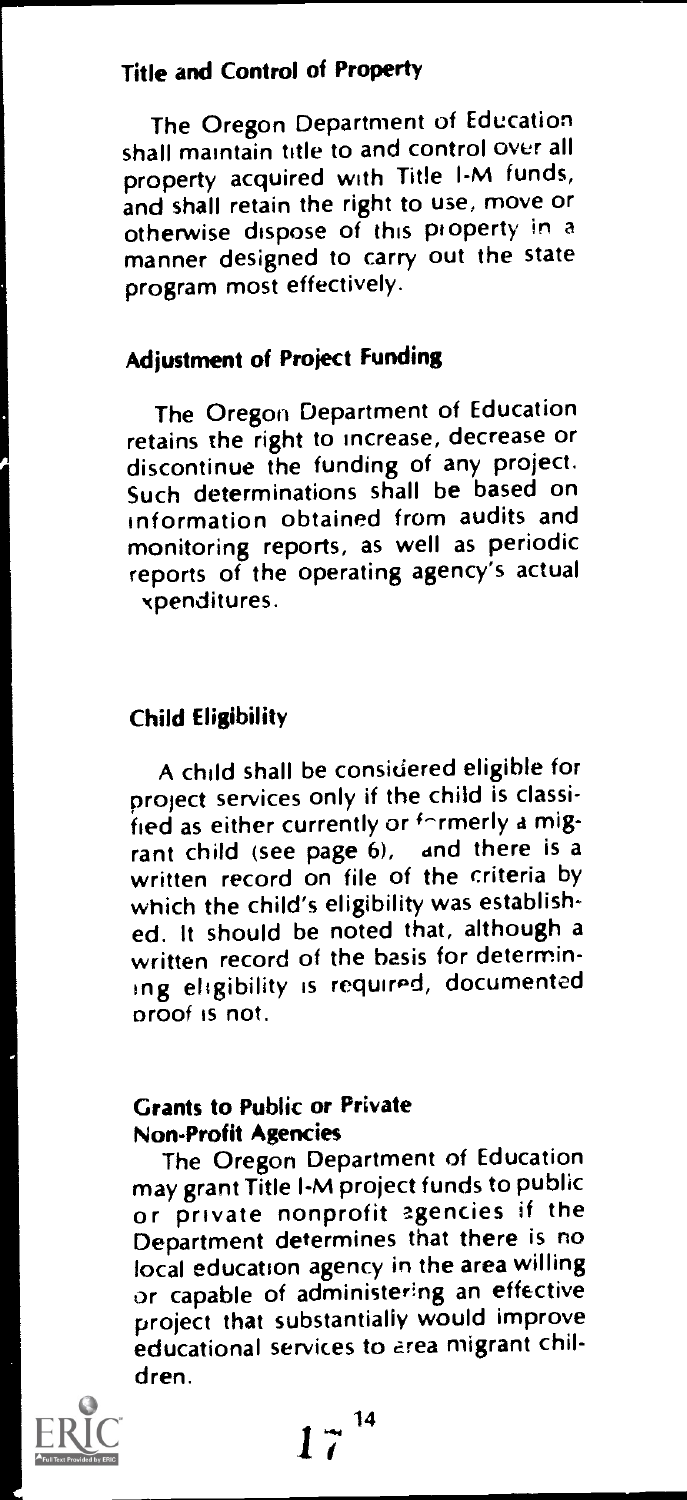### Escrituras Y Control De Propiedad

El Departamento de Educación de Oregon mantendra escritura y control de propiedad adquinda con dineros Titulo I-M y tendra el derecho a usarlo, moverlo v disponer de esta propiedad en una forma designada para ele( utar los programas del estado lo mas eticaz

### Ajustamiento De Los Dineros Del Provecto

El Departamento de Education Estatal de Oregon conserva el derecho de aumentar, reducir o discontinuar fos dineros de ( ualquier proyecto Dichas descones reran basadas en to information obtenida de los auditos y reportes de revisiones así como reportes regulares de los gastos efectivos de la agencia operante

### Elegibilidad Del Nino

Un nino debe considerarse elegible si es clasificado migrante activo o<br>migrante establecido(vea página 7),y que exista en los archivos un certificado escrito indicando el medio de como fue la elegibilidad establecida. Debe tomarse en cuenta que aun cuando se requiere intormacion escrita acerca de la elegibilidad, no se require documentos de prueba.

### Concesiones A Agencias Públicas O Privadas

El Departamento de Educación de Oregon puede conceder dmeros Titulo I-M a agencias públicas o privadas si es<br>determinado que no existe una agencia educacional local capacitada de administrar un proyecto efectivo que realmente podria mejorar los servicios educacionales a los niños de esa área



 $1\sigma$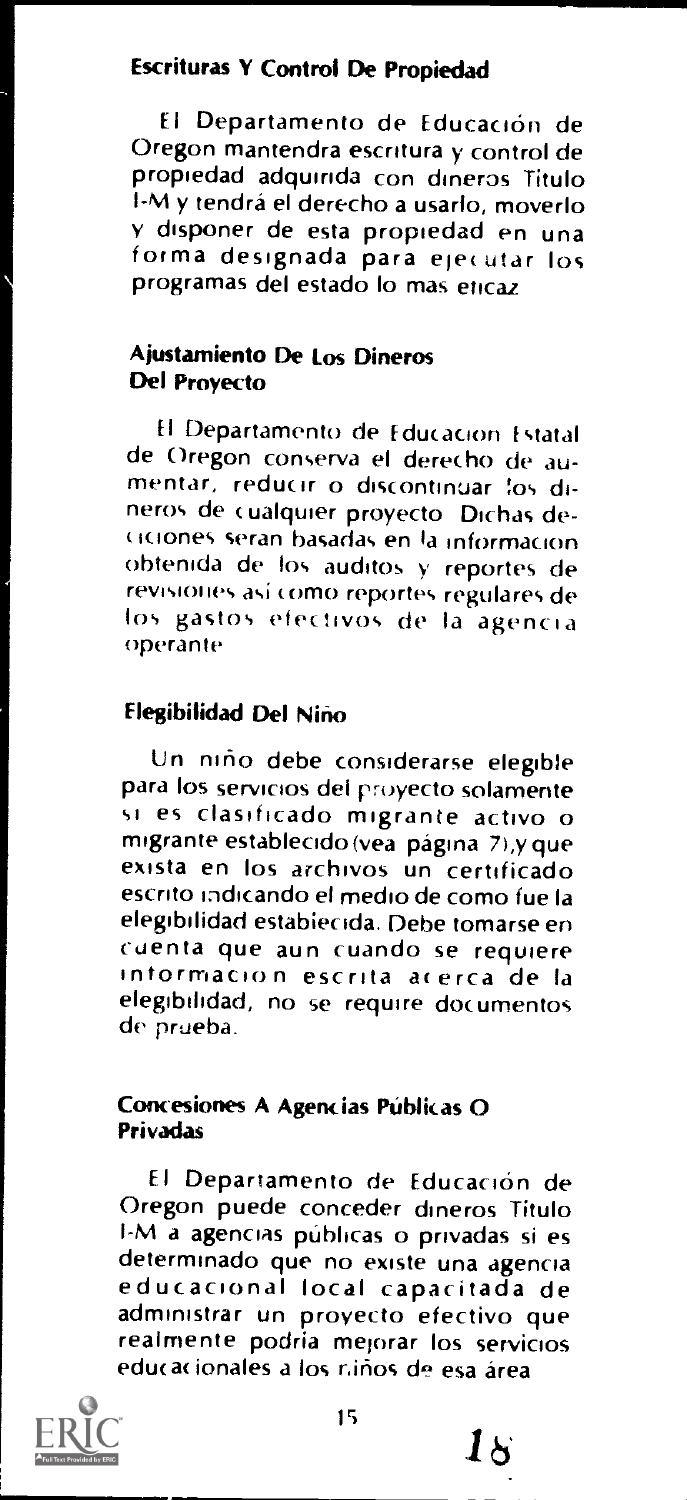# Preschool Instruction Programs

Unlike day care custodial programs, preschool programs are limited to children who are mature enough to benefit trom instructional or readiness programs, but who are under the age level for public elementary schooling as provided by state law. See "Supplementing," page 20.

# Services to Formerly Migrant Students

A child, classified as formerly migrant, may participate in Title I-M project activities provided that such participation will not prevent the participation of children classified as currently migrant, or dilute the effectiveness of project activities for these children.

# Comparable Access

To be in compliance with state and federal Title l-M regulations, any migrant child enrolled in the district must have access to all state and locally funded instructional, health, nutritional, transportation and other services on the same basis as provided for non-migrant children.

1.,

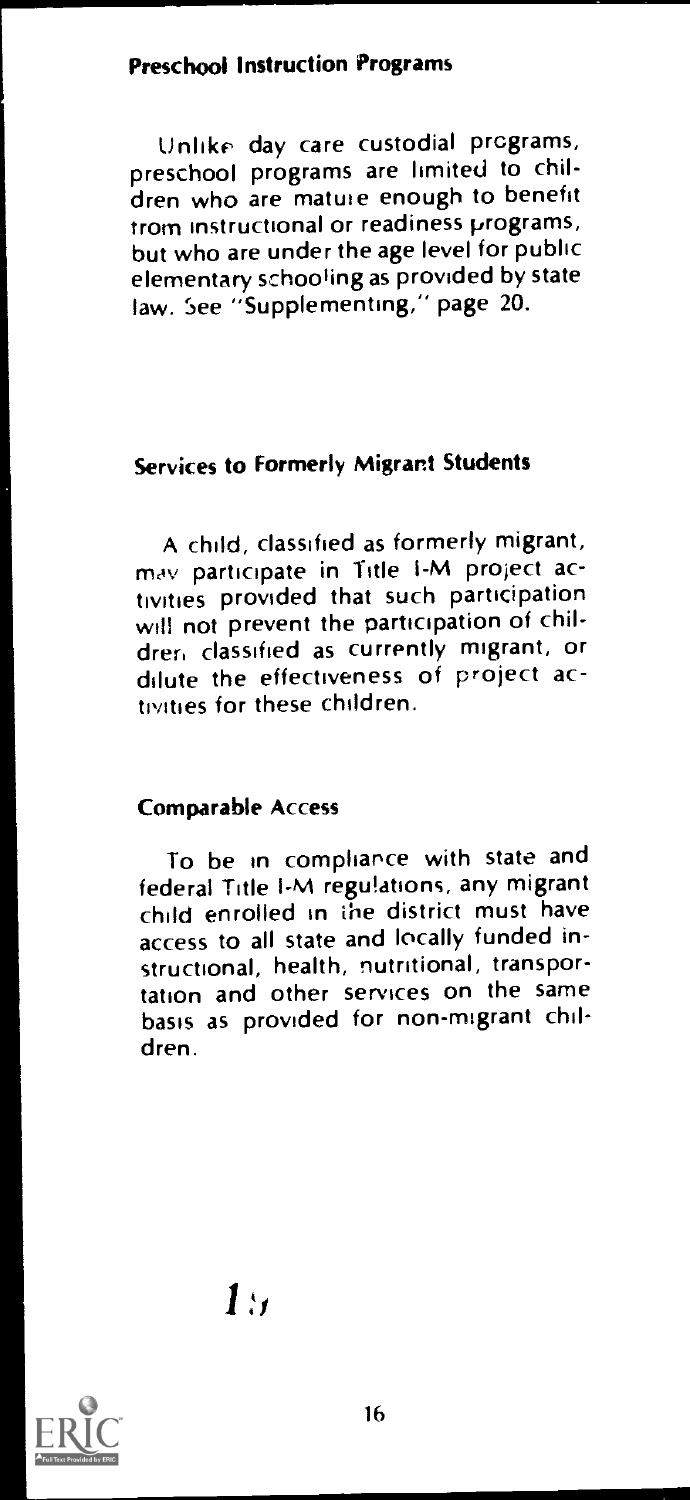### Programas Pre-escolar De Instruction

En comparacion a los centros de cuidado de niños, los programas preesco-<br>lares: son muy limitados: a niños quienes son lo maduro sufic.ente para be neficiarse de programas instruccionales o preparativos, Pero quienes r,o tienen la edad legal para participar en las escuelas publicas proveidas por la Ley Estatal 'Vea Suplementar" en página 21

### Servicios A Estudiantes Migrantes Establecidos

Un niño clasiticado migrante establecido puede participar en las actividades Titulo I-M siempre y cuando dicha participacion no impida la participación del niho clasificado migrante activo o reduzca la efectividad de las actividades del provecto para estos niños

### Acceso Comparable

Para cumplir con las !eyes estatales y federales Titulo I-M, todo nino matnculado en el distrito debe tener acceso a todos los servicios de instruccion, salud, nutricion, transportacion y otros servicios pagados con dmeros locales y estatales en la misma manera que son proveidos a los ninos que no sun migrantes



 $\mathcal{L}$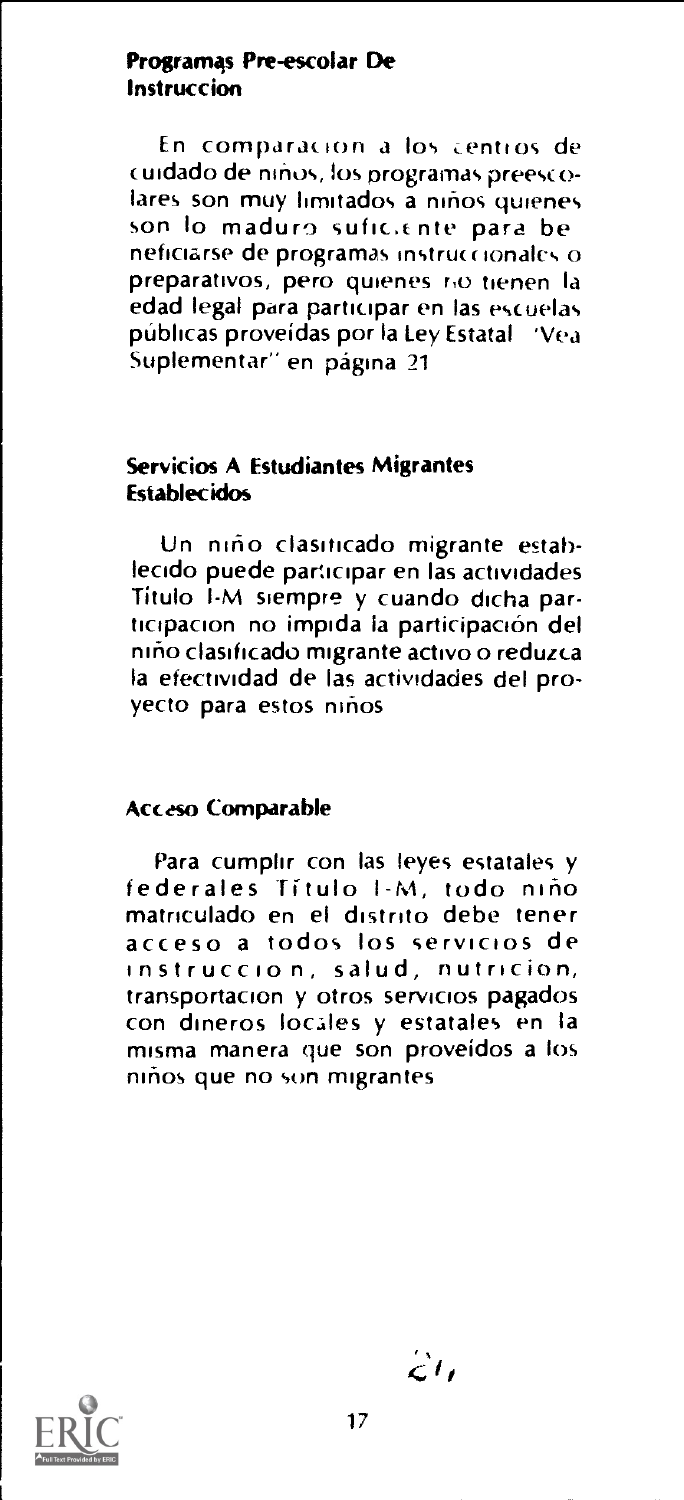# Parental Involvement

It is required that project staff actively solicit parental involvement in planning, operating and evaluating projects. Agencies also are required to establish parental advisory councils to advise project staff regarding the operation and evaluation of present projects, and planning of fuctive projects

This council must be composed of people who know the needs of the migrant children. The majority of advisory committee members must be parents of children who have been, are, or will be served by such projects

#### Support Services

Projects may provide health or other support services with Title I-M education funds, but only if those services are necessary to enable a child to participate effectively in instructional activities.

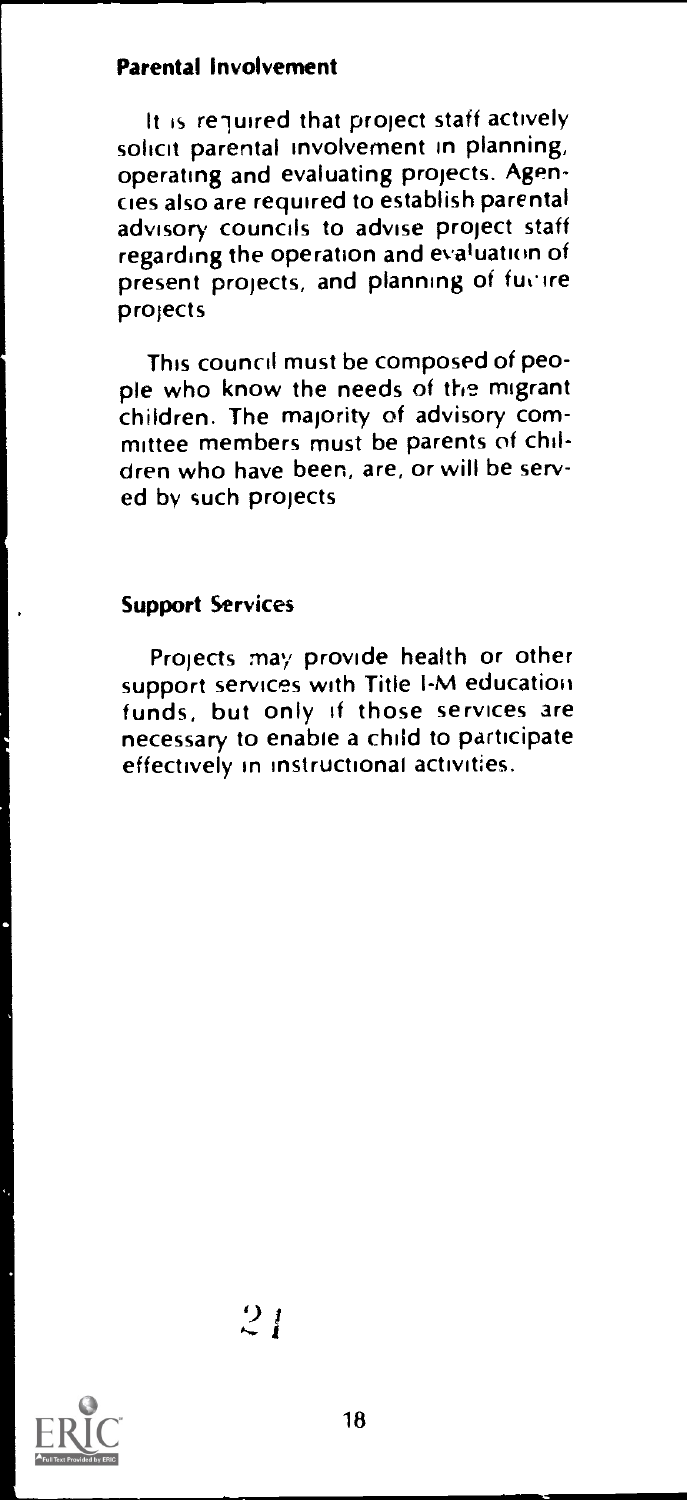# Envolvimiento De Padres

Es requendo que los empleados del proyecto soliciten activamente participación de la participación y la evaluación de los proyectos. La agencias<br>son requeridas también de establecer un comite consejero de padres para aconsejar a los empleados en respecto a la opéración y la evaluación de los proyectos presentes y futuros. Este comite debe ser compuesto de personas<br>quienes conocen las necesidades del niño migrante. La mayoría de los miembros del comite consejero deben ser padres de niños quienes están o van a ser servidos por dichos proyectos.

### Servicios Auxiliares

Los pi oyectos pueden proveer servicios de salud y otros con dineros Titulo I-M, unicamente si esos servicios son necesarios para facilitar al nino a participar en las actividades mstrucciona!es efectlyamente.

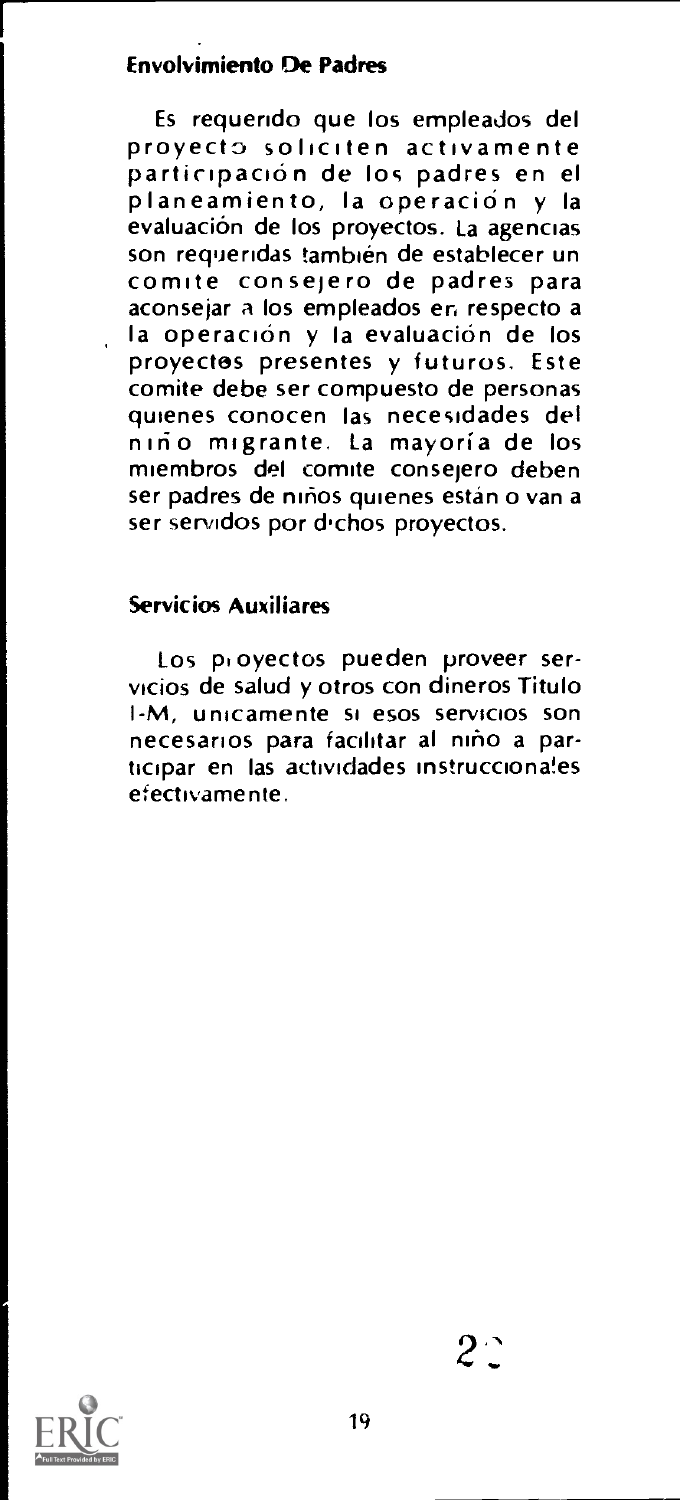### Day Care Services

Day care services may be provided to younger siblings of children who are eligible or enrolled in preschool or regular school programs. The need for day care should be determined early in project planning. Day care services must be approved by the U.S Commissioner of Education or the Secretary o; Education as part of the state program approval. Local projects must provide evidence that: services, or funds for services, are not available from other sources; services are necessary in order to enable eligible migrant children to receive instruction provided through Title I-M; services are acceptable in quality, as well as costeffective.

#### Supplementing Not applanting

All Title i-M funds must be used to provide supplemental educational programs or support services for eligible migrant students. These funds may never<br>be used to supplant or duplicate district projects previously or presently administered with state or district general funds. The migrant student must be given an opportunity to participate in any program or activity provided with general fund disbursements. For example, if the district does not provide any preschool programs with district funds, then Title I-M funds may be used to administer preschool programs for migrant children. However, if district funds are used to administer programs or activities for any preschool children in the district, Title I-M funds cannot be used to administer preschool programs for migrant students. The students must be served by the district programs.



 $2.1^{20}$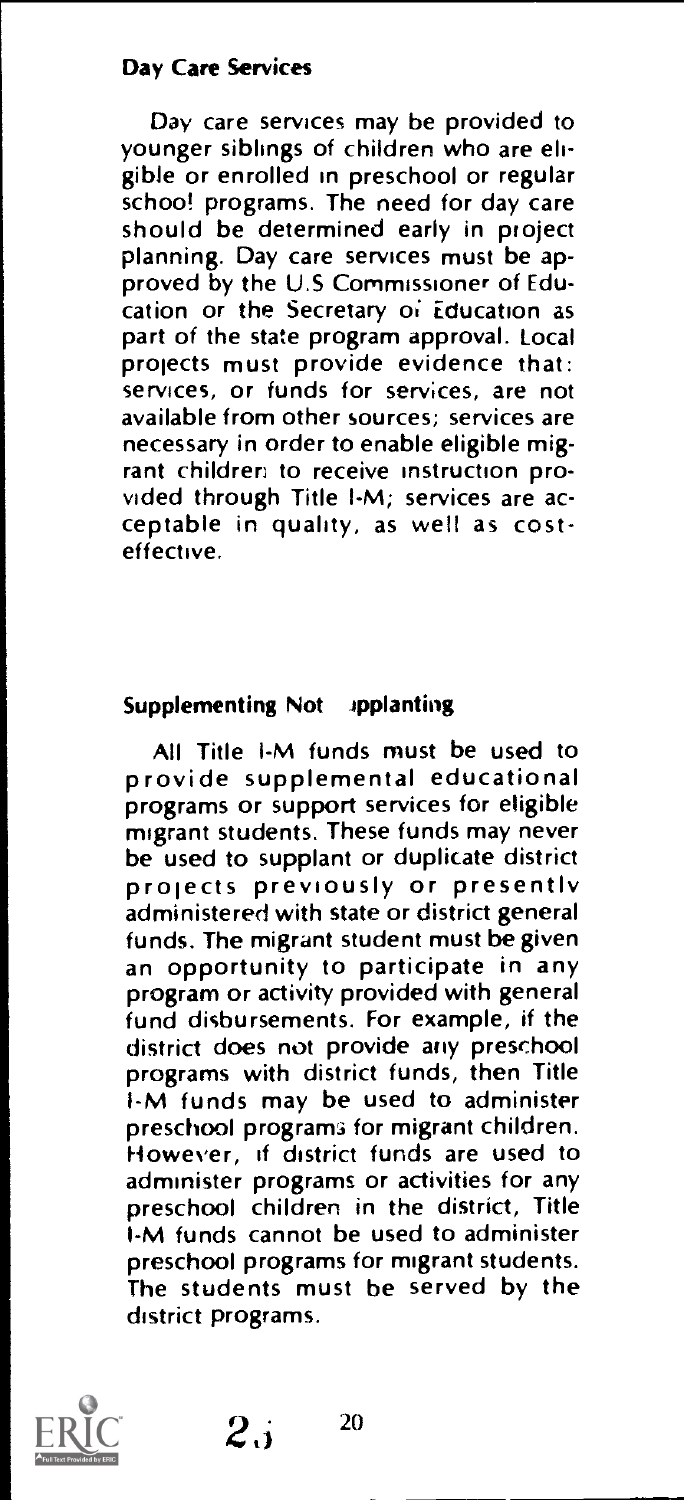# Servicios De Cuidado De Ninos

Los servicios de cuidado pueden set proveidos a los hermanos menores de los<br>niños quienes son elegibles y están matriculados en los programas preescolares y los programas escolares regulares La necesidad para el cuidado de nirios debe ser determinada con anticipacion en el planeamiento del proyecto. Dichos servicios deben ser aprobados por el Comisionado Federal de Educación o el Secretario de Educación Federal como parte de aprobación del<br>programa estatal. Los proyectos locales deben mostrar evidencia que. los servicios o los dineros para los servicios no son disponibles de otros recursos, que dichos servicios son necesarios para que los niños elegibles migrantes reciban instruccion proveída a través de Título I-M, y los servicios sean admisibles en calidad asi como en costo.

### Supiementando No Duplicando

Todos los dineros Titulo l-M deben ser usados para proveer programas educacionales suplementales o servicios auxiliares para niños migrantes elegibles Estos dineros jamas deben ser usados para duplicar proyectos del distrito con dineros del estado o dineros dei distnto. Se debe de dar la oportunidad al estudiante migrante de participar en cualquier actividad de programa proveida con dineros del distrito. Por ejemplo, si el distrito no proven programas preescolares con dineros del distnto, entonces los dineros Titulo I-M pueden ser usados para administrar programas preescolares par a mhos migrantes. Sin embargo, si dineros del distrito son usados para administrar programas o actividades preescolares para cualquier nino en el distrito, los dineros Titulo I-M no pueden ser usados para administrar programas preescolares para ninos migrante. Estos ninos deben ser servidos por ' .s programas del distrito



21

24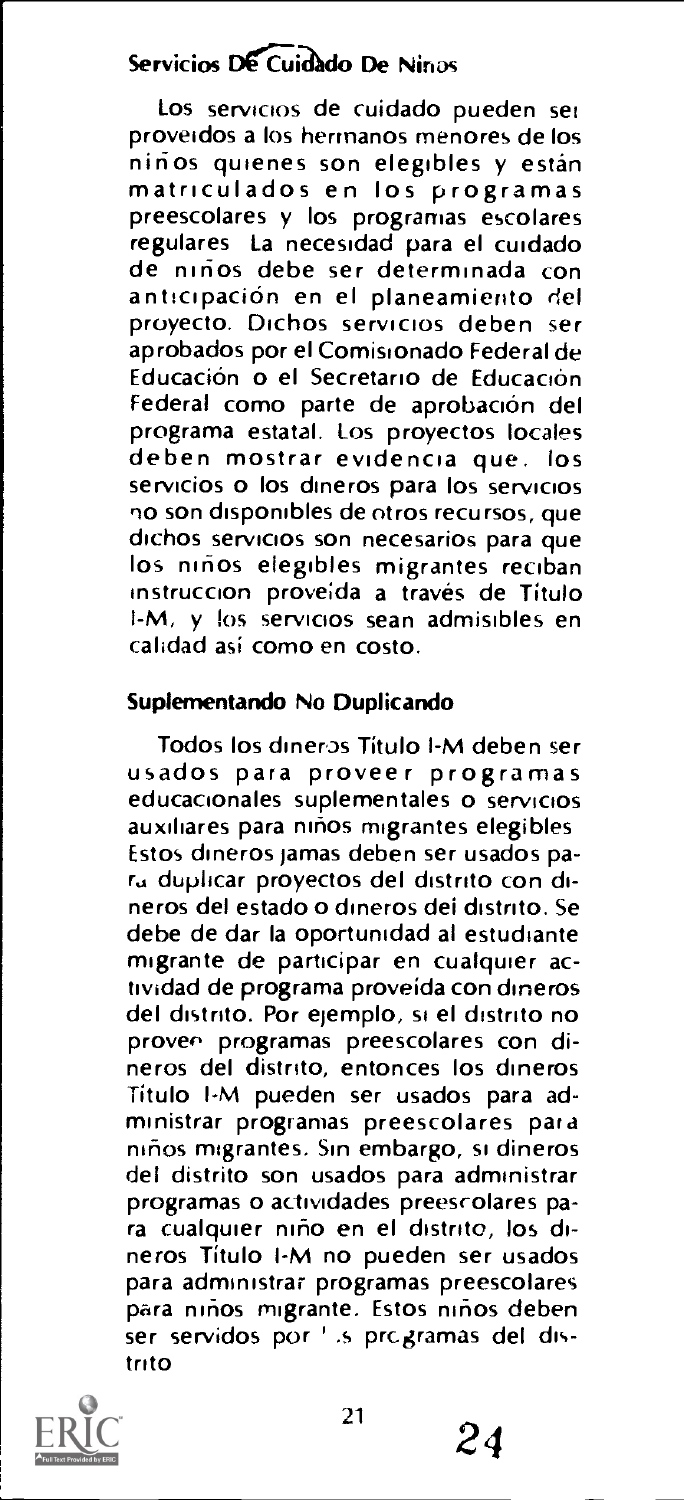# Project Proposal Approval

Before project proposals are submitted to the Oregon Department of Education,<br>they must be approved by the project advisory committee, and the district school board must pass a resolution authorizing the administration of Title I-M projects in the district. When proposals are received by the Department, migrant education staff and the State Advisory Committee on Migrant Education review each and may make recommendations for changes. Staff then negotiate with individual project directors to modify proposals. Once any changes are made, proposals are submitted to the State Board of Education for approval.

# PROGRAM IMPLEMENTATION

# Project Staffing

Rules governing teacher certification and teacher aide assignments in regular school programs apply to Title I-M pro $i$ ects. Projects with a number of ethnic minority students, or a number of students whose first language is not English, are required to make every effort to rerust qualified teachers, aides, and homeschool consultants who represent the minority group and who speak the first language of these who have difficulty in speaking or understanding English

 $2.7$ 

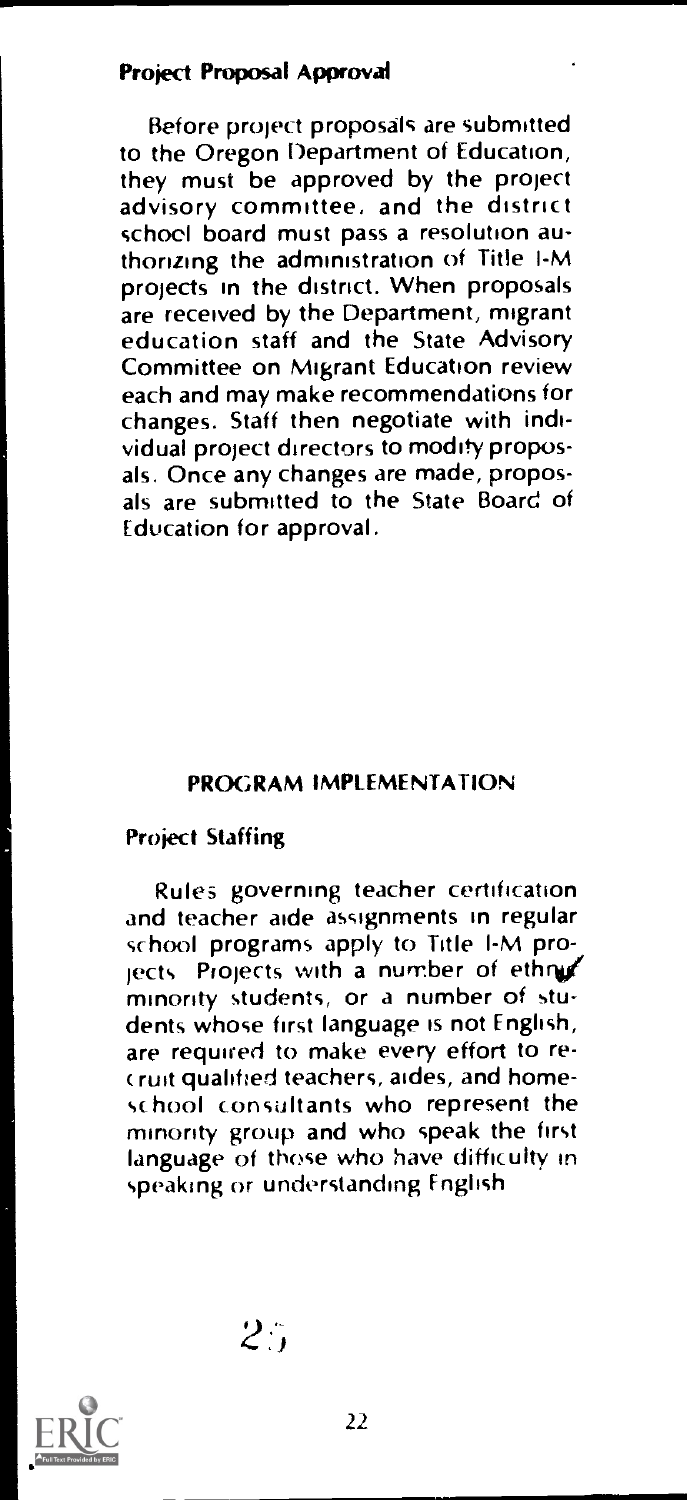# Aprobacion Del Presupuesio Del Proyecto

Antes que los presupuestos del proyecto Sean sometidos al Departamento de Educación de Oregon, tienen que ser aprobados por el comité consejero del proyecto y Ia mesa escolar del distrito debe pasar un, resolución autorizando la administra on de los proyectos Titulo I-M en el distrito. Cuando los presupuestos son recibidos por el Departamento de Educación, los empleados de educación migrante y el<br>comité Consejero Estatal en Educación Migrante los revisan y pueden hacer recomendaciones para cambios. Estos<br>empleados entonces negocean con los directores de tos provectos individualmente para modificar los son hechos, los presupuestos son sometidos a la Mesa de Educación del Estado para aprobación.

# IMPLEMENTACION DE PROGRAMA

### Empleados Del Proyecto

Los reglamentos que gobiernan Ia certificacion de maestros y las asigraciones de asistente de maestra en los programas de escuela regular aplican a los proyectos Titulo I-M. Los proyectos con un número de estudiantes étnicos minoriterios o un número de estudíantes cuyo idioma no es el ingles se les require que hagan todo el esfuerzo de reclutar maestros calificados, asictentes de maestra y consejeros de escuela y hogar quienes representan el grupo minoritario y quienes hablan el idioma nativo de aquellos quienes tienen dificultad en el hablar y la comprensión en ingles.

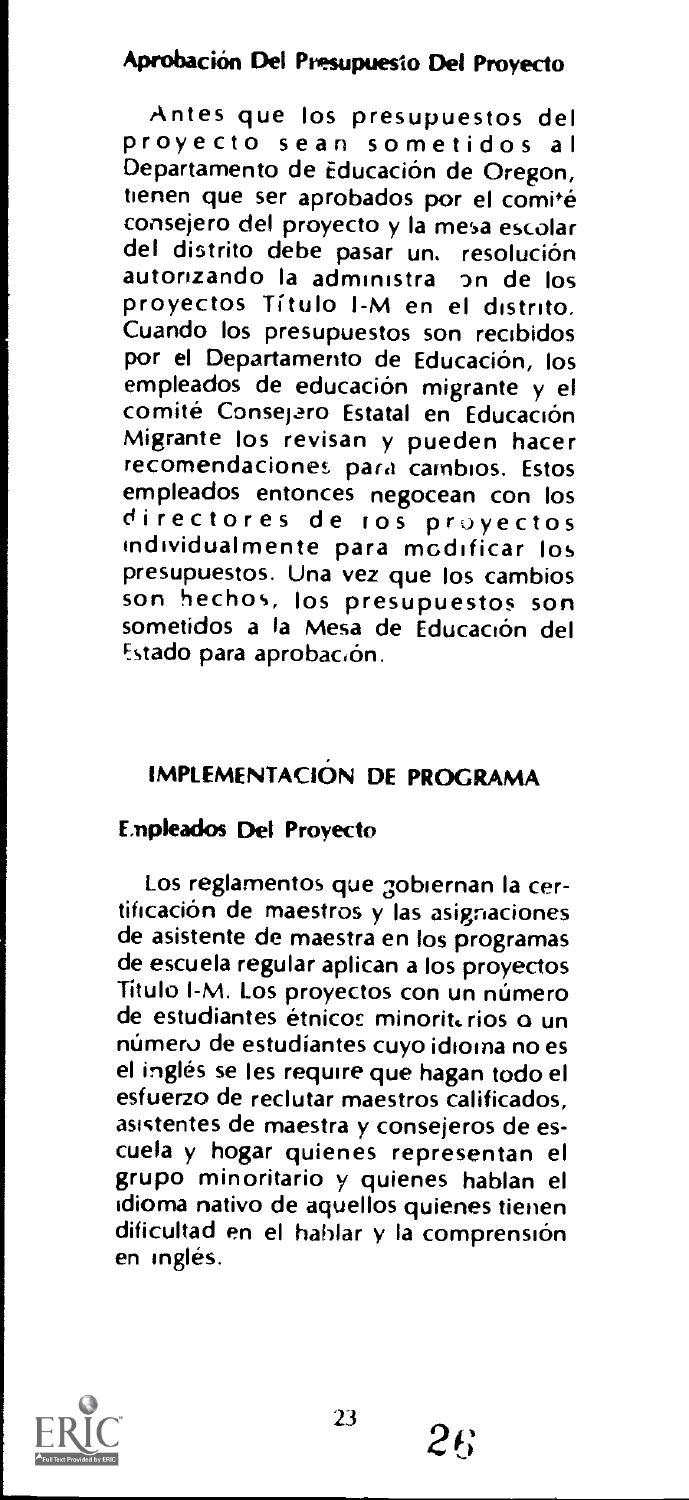When staffing Title I-M projects, federal and state affirmative action requirements must be complied with Oregon Administrative Rule 581-21-045, dealing<br>with equal education and employment opportunities, requires that school districts develop and implement affirmative action pr )jects which focus on identifying, recruiting and employing women, minorities, and the handicapped

 $\sqrt{2}$ 

# Parent Involvement in Classroom Activities

In addition to playing a prominent role on the project advisory committee, parents should be encouraged and given assistance to participate in school activities They should be involved in the instructional programs as tutors or aides, and with extracurricular school activities. They can also serve as paid staff members or volunteers If necessary, teachers should make an extra effort to encourage parents to attend parent-teacher conferences

### Home-School Consultants

Every project director is encouraged to recruit and employ home-school consultants to assist with programs. The homeschool\_ consultants serve as liaisons between the school and the student, and the student's parents or guardian, as well as a communication link with the entire community. The director's primary responsibilities are to identify and recruit eligible students, explain the school philosophy and school program to parents and students; inform school staff of ti.e needs of migrant students; encourage parents to visit school and participate in activities; and assist the school staff in developing programs and activities that will involve students and parents. The di-



 $2^{\frac{1}{2}}$  24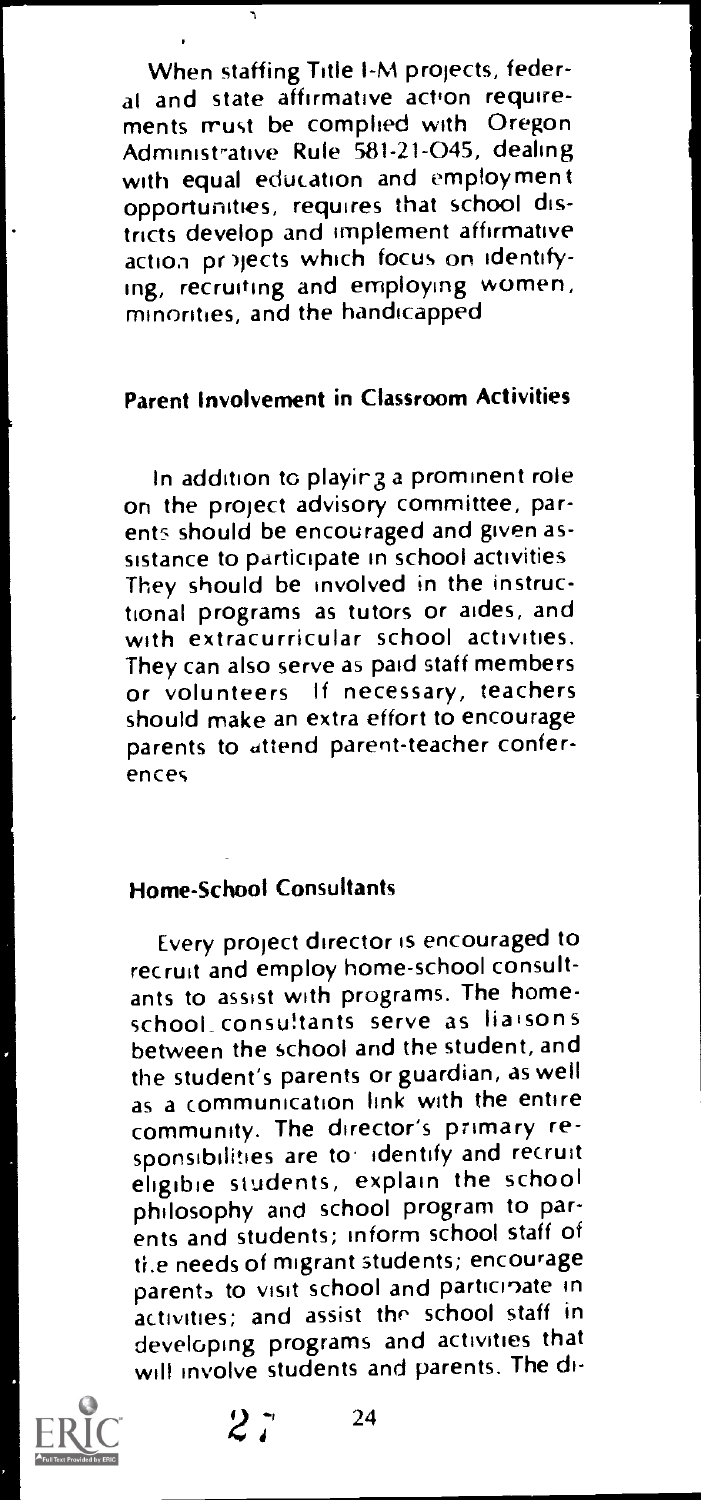Al ocupar para los proyectos Titulo I-M, los reglamentos federales y estatales de Ia acción afirmativa tienen que ser cumplidos. La Regla Administrativa de Oregon 581-21-045 cual trata oportunidades iguales de educación y empleo, require que los distritos desarrollen y implementen proyectos de la acción afirmativa dirigidos a la identificación, el reclutamiento  $y$  el empleo de la mujer, minoritarios,  $y$ desabilitados.

### Fnvolvimiento De Padres En Actividades En La Cla .

Además de desempeñar un papel<br>valioso en el comité consejero del proyecto, deben los padres ser animados y darles asistencia para que participen en las actividades de Ia escuela. Deben de envolverse en los programas de instrucción como tutores o asistentes y otras actividades escolares. También pueden ellos servir como voluntanos o como empleados con pago. Los maestros, si es necesario, oeben hacer un esfuerzo más alla de lo ordinario para animar a los padres que asistan a las corferencias de maestras y padres.

### Consejero De Escuela Y Hogar

Todo dire 3r de proyecto es sugendo a reclutar y emplear consejeros de escuela y hogar para que asistan al<br>programa. El consejero de escuela y hogar sir e como un vehiculo de intercomunicación entre la escuela y el estudiante, y los padres o guardianes de los estudiantes, asi, como una fuente de comunicacion entre Ia comunidad entera Las responsab'lidades principales del director son de identificar y reclutar estudiantes elegibles, explicar la filosofía de Ia escuela y del programa a los padres y los estudiantes; animar a los padres a visitar Ia escuela y participar en las actividades, y asistir a los empleados de las escuelas en el desarrollo de proyecto y



 $2\kappa$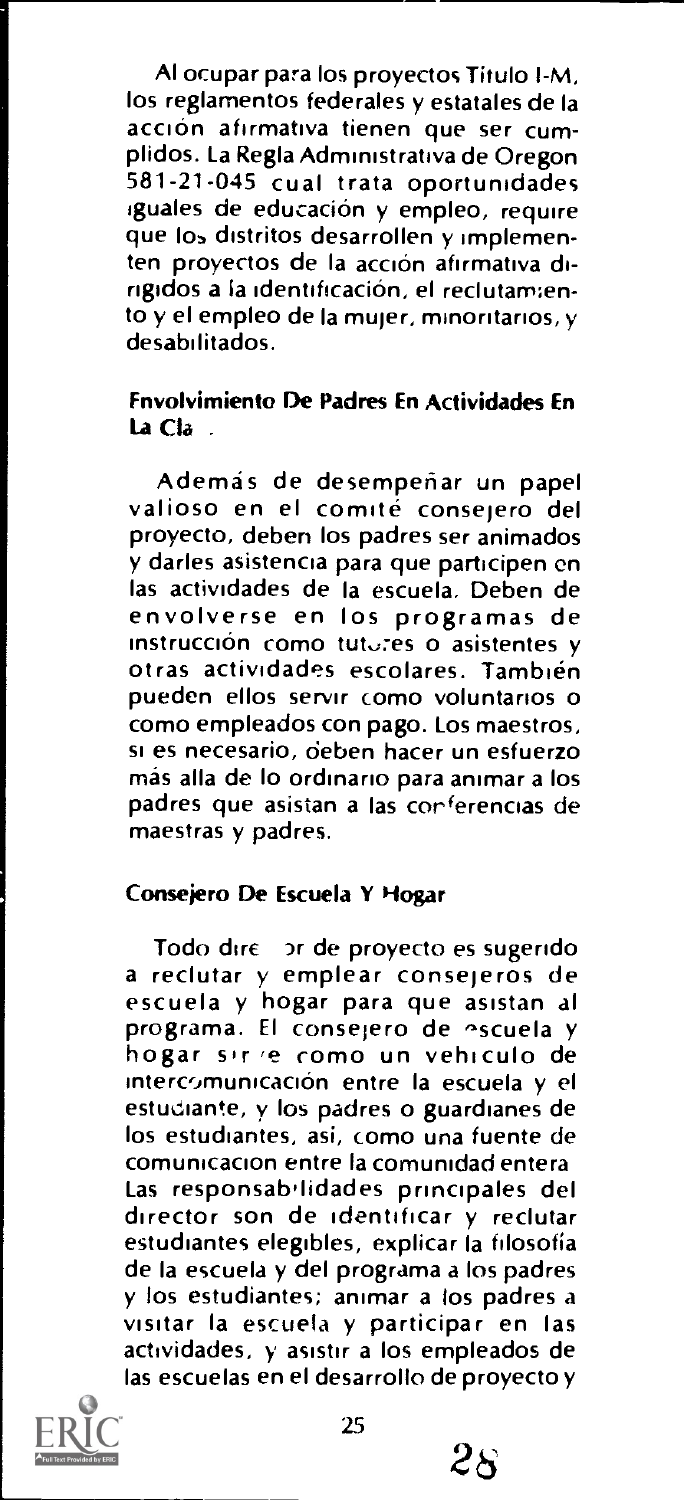rector also assists other project staff in arranging for medical, dental, and other support services which are available to students.

# Migrant Student Record Transfer System

To develop continuity in health and educational programs for migrant students, a nationwide system of student record transmission has been developed. The system involves: a computer center housed at Little Rock, Arkansas, a system of teletype terminals in each state feeding information to the computer, and a communication system between state terminals and those districts with migrant student enrollments.

A participating district must complete and transmit records on all migrant students enrolled in the district. When the student enrolls, district staff will request the state terminal operator to check with the Arkansas computer for data on the student. If the computer has any information, the operator will receive critical data<br>within 24 hours. The operator, in turn, will transmit this information to the school district. On the same day, the Little Rock center will forward the student's complete academic and health records to the district. When the student leaves the school, the district staff member will complete the final update of the record and transmit the Information to the Arkansas computer through a state terminal.

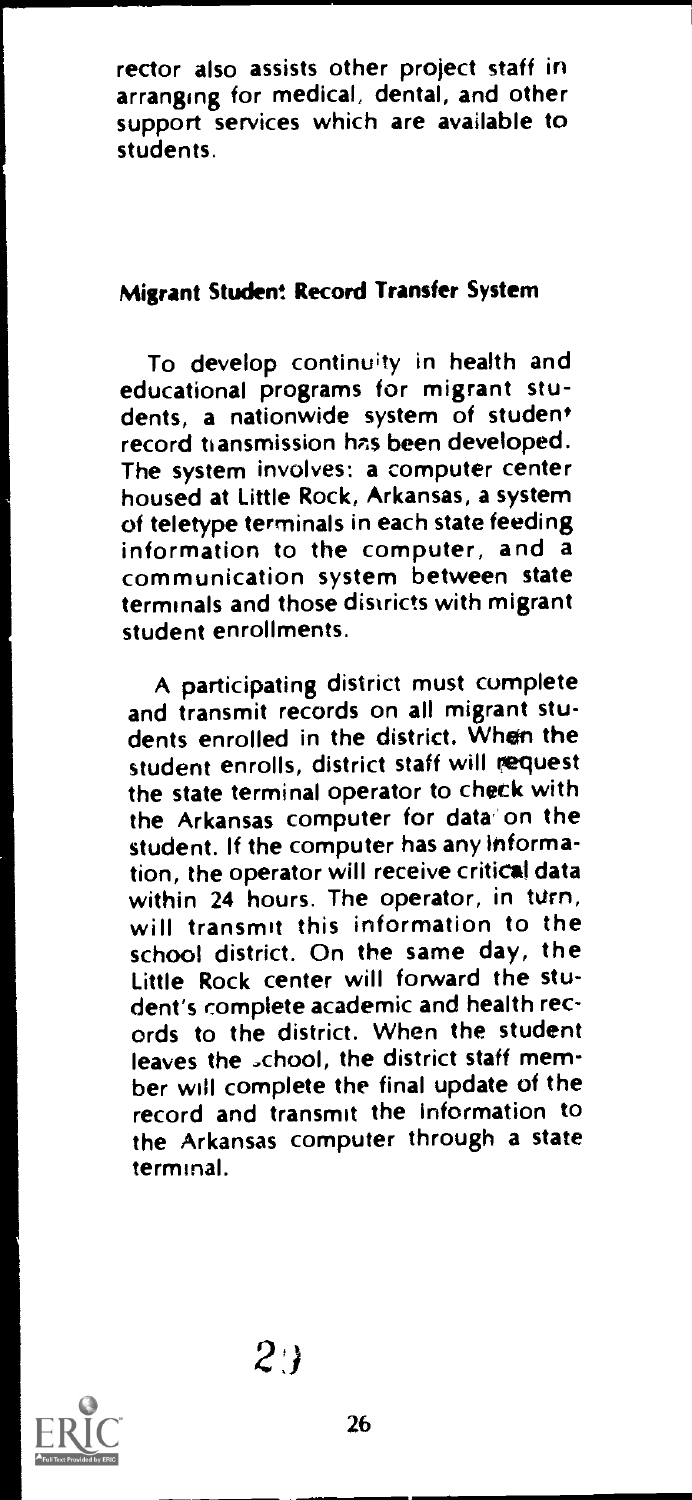actividades que envuelvan a los estudiantes y los padres. El director tambien asiste otros miembros del proyecto en los arreglos de servicios<br>médicos, dentales y otros servicios auxiliares que son disponibles a los estudiantes.

### Sistema De Transferencia De Los Archivos De Estudiantes

Para desarrollar continuidad en los programas de salud y educacionales para el nirio migrante, se ha desarrolla4o un sistema de transmisión de archivos de estudiantes nacional. El sistema incluye: un centro de computadoras localisado en Little Rock, Arkansas; un sistema de terminales teletipo en cada estade transmitiendo informacion a Ia computadora y un sistema de comunicacion entre los terminales del estado y aquellos distritos con estudiantes migrantes matriculados,

Un distrito participante debe Ilenar y transmitir los archivos de todos los<br>estudiantes migrantes matriculados en el distrito. Cuando el estudiante se matricule, los empleados del distrito quienes son responsables piden a Ia operadora de los terminales estatales que investiguen con la computadora en Arkansas informaciones del estudiante. Si Ia computadora tiene cualquier información, la operadora recibirá informacion valiosa dentro de las 24 horas. La operadora luego transmitirá esa informacion al distrito escolar. En el mismo dia, el centro en Little Rock enviara los archivos academicos y de salubridad de los estudiantes completos al distrito. Al moverse el estudiante de la ercuela, los empleados del distrito pondran los archivos al corriente y transmitiran la informacion a Ia comoutadora de Arkansas a través de el terminal del estado.



 $30$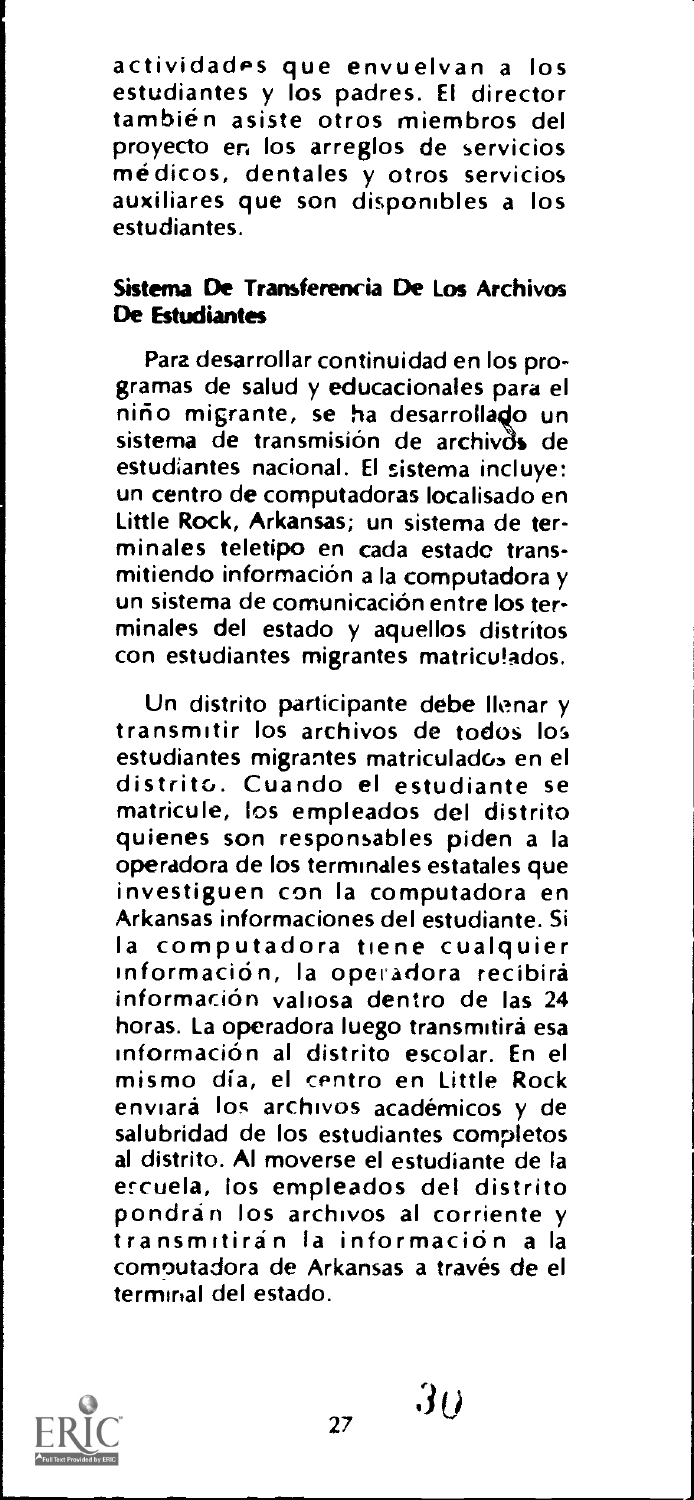### Bilingual Education

For projects in districts where enrollments include minority groups and students whose first language is not English, provisions should be made to provide instruction in the language that is most familiar to students. One effective approach is to develop bilingual education classes which accommodate not only students in the linguistic minority, but students of the majority culture as well. In this way, students learn and come to appreciate both languages and cultures. If students enrolled in the project have difficulty communicating in English, and it is not possible to administer bilingual programs because of limited enrollment or<br>an inability to recruit adequate staff, a dedicated effort should be made to employ teachers and/or aides who are capable of communicating in the student's language and are sensitive to students' cultural differences.

### **Equipment**

Title I-M funds may be used to pur- chase equipment, provided that the equipment is necessary for activities in the proposal. Equipment purchased with Title I-M funds must be used exclusively for Title I-M projects, not for general district progran.s. Districts must keep inventories of equipment purchased with these funds, inventories must be kept current and the location of each item must be indicated

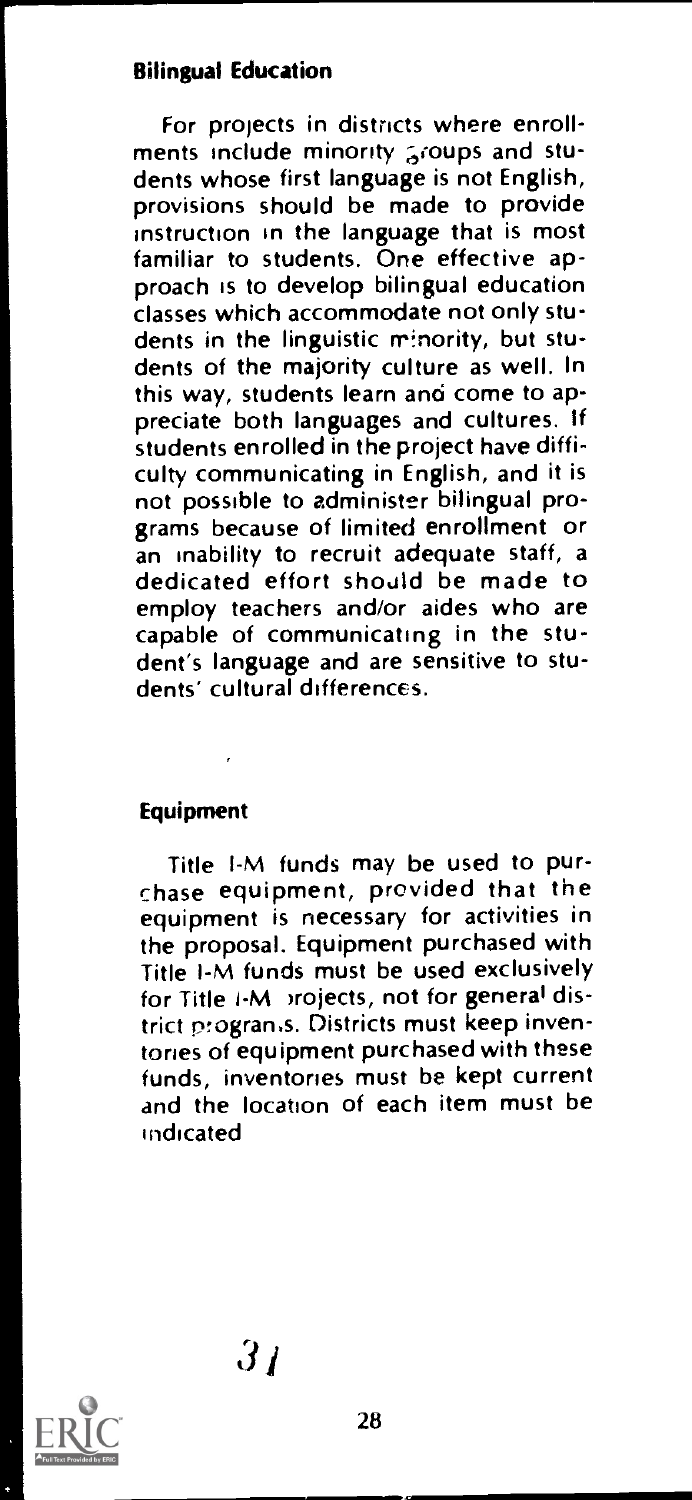# **Educación Bilingüe**

Para los proyectos en los distritos donde la matriculación incluve grupos minoritarios y estudiantes cuyo idioma natal no es inglés, deben de hacerse arreglos para proveer instrucción en el<br>idioma que es más familiar al estudiante. Uno de los medios efectivos es de desarrollar clases en educación bilingue cuales no solo servirán estudiantes en la minoria linguistica pero tambien a los estudiantes de la cultura en mayoria. De este modo, los estudiantes aprenden y Ilegan a apreciar ambas idiomas y culturas. Si los estudiantes matriculados en los proyectos tienen dificultad en comunicarse en inglés y no es posible ofrecer programas bilingües debido al esfuerzo máximo debe hacerse de emplear maestros y asistentes capacitados de comunicar en el idioma de los estudiantes y quienes son sensitivos a las diferencias culturales del estudiante.

# Equipo

Los dineros Título I-M pueden ser<br>usados para comprar equipo siempre que el equipo sea necesario para las actividades en el presupuesto. El equipo comprado con dineros Titulo I-M debe ser usado exclusivamente para los proyectos Titulo 1-M no para programas del distrito. Los distritos deben mantener inventorios de equipo comprado con estos dineros. Los inventorios debon ser mantenidos al corriente y la localidad de cada articulo debe ser indicada.

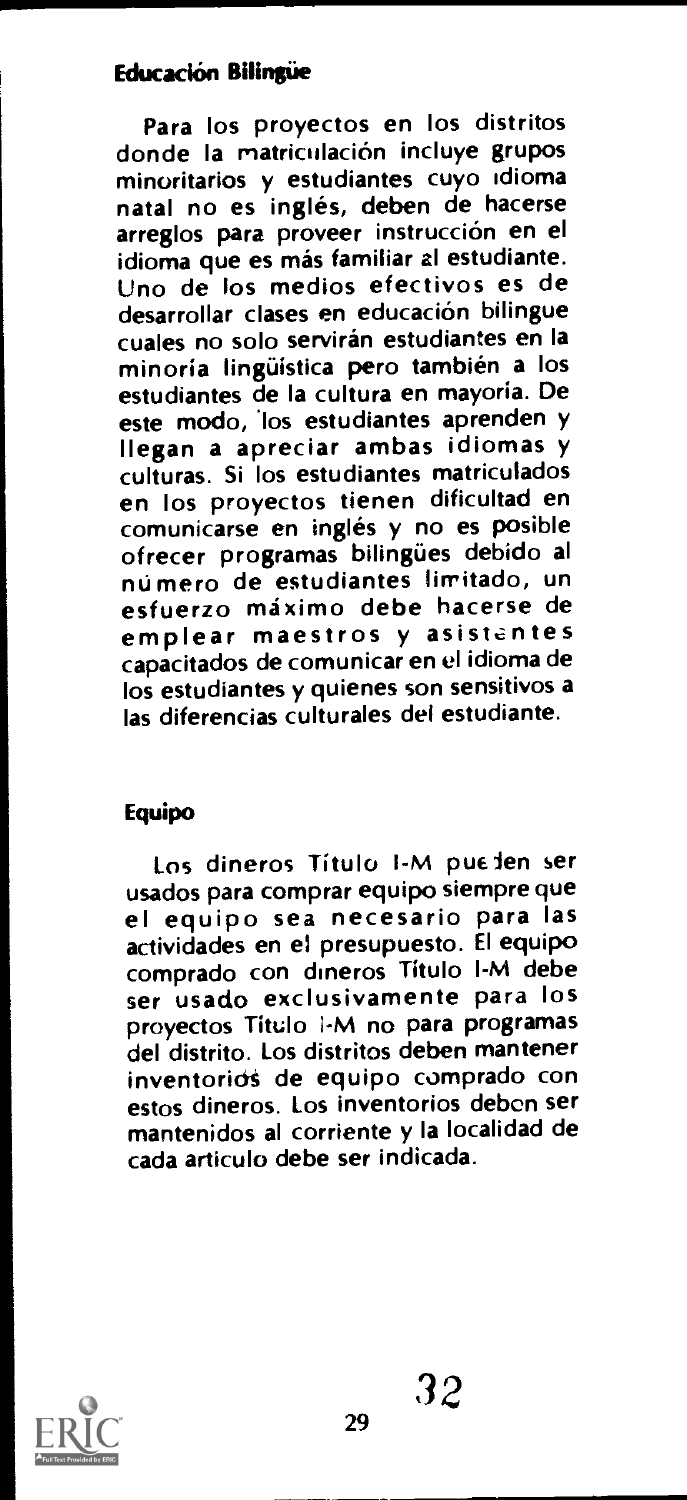### Inservice Training

Proposals should include plans for inservice training for faculty members. including tutors and aides (paid and volunteer), as well as other non-certified personnel providing support services. Workshops and inservice also should be<br>provided for parent council members and others in the community. Inservice should focus on improvement of teaching skills, acculturation, intergroup communications, as well as project requirements and guidelines. Other areas will be identified by the school administration or requested by staff members or parents. It is recommended that career ladder course credit inservice programs be provided for all non-certified personnel reeardless of whether they are placed in instructional or support service programs